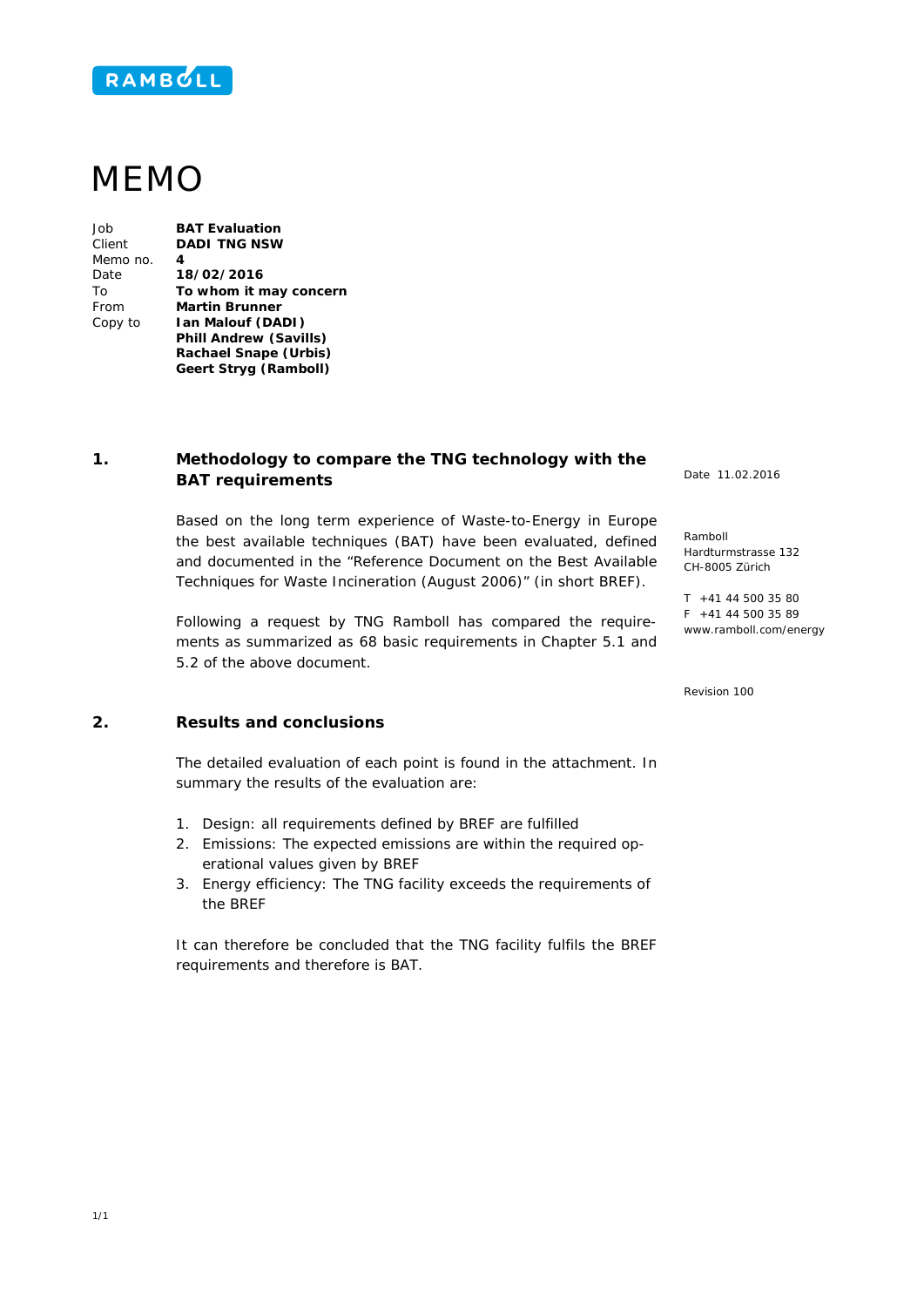

| <b>BAT</b>                                                                                                                                               | <b>TNG</b>                                                                                                                                                                                                                                                                                                                                                                                                                                                                                                                                                                                                                                                                                                                                                                                                                                                                                                                                       | <b>BAT fullfilled?</b> |
|----------------------------------------------------------------------------------------------------------------------------------------------------------|--------------------------------------------------------------------------------------------------------------------------------------------------------------------------------------------------------------------------------------------------------------------------------------------------------------------------------------------------------------------------------------------------------------------------------------------------------------------------------------------------------------------------------------------------------------------------------------------------------------------------------------------------------------------------------------------------------------------------------------------------------------------------------------------------------------------------------------------------------------------------------------------------------------------------------------------------|------------------------|
| 1. the selection of an installation design that is suited to the characteristics of<br>the waste received, as described in 4.1.1 and 4.2.1 and 4.2.3     | The thermal treatment is calculated for a calorific value of 8,5 MJ/kg- 16,5 MJ/kg.<br>The plant is designed for a waste throughput of 25,35 t/h to 46,48 t/h. The waste<br>type is mainly Chute Residual Waste (CRW) from the Genesis Facility, Commercial<br>and Industrial (C&I), Construction and Demolition (C&D) and flock waste.<br>A combination of water cooled grate and air cooled grate was chosen. The air<br>cooled grate is characterized through:<br>suitable for waste with low to medium heat values<br>suitable for municipal and other heterogeneous solid wastes<br>can cope with sewage sludge and/or medical waste mixed with municipal waste<br>applied at most modern MSW installations<br>The water cooled grate protects the grate against intense heat (LCV: $10 - 20$ GJ/t)<br>otherwise it has the same characteristics.<br>The design features of the secondary combustion chamber are a central current<br>flow. | Yes                    |
| 2. the maintenance of the site in a generally tidy and clean state, as<br>described in 4.1.2                                                             | It is integral part of the contract; it is defined as one the operator's tasks.                                                                                                                                                                                                                                                                                                                                                                                                                                                                                                                                                                                                                                                                                                                                                                                                                                                                  | Yes                    |
| 3. to maintain all equipment in good working order, and to carry out<br>maintenance inspections and preventative maintenance in order to achieve<br>this | The Proposed Facility will be operated and maintained by a dedicated Operations<br>and Maintenance team.<br>For planning the major shutdown a short shutdown is carried out approx. 1 year in<br>advance. A normal duration for such a short shutdown is generally a few days.<br>The operator installs a computer-controlled program used to ensure ongoing<br>maintenance of the plant components.<br>The program records conducted maintenance jobs and systematic maintenance can<br>be planned for the individual components.<br>A maintenance plan will be established to determine weekly, monthly, annual or<br>longer interval inspections, tests and maintenance activities which have to be<br>performed.                                                                                                                                                                                                                             | Yes                    |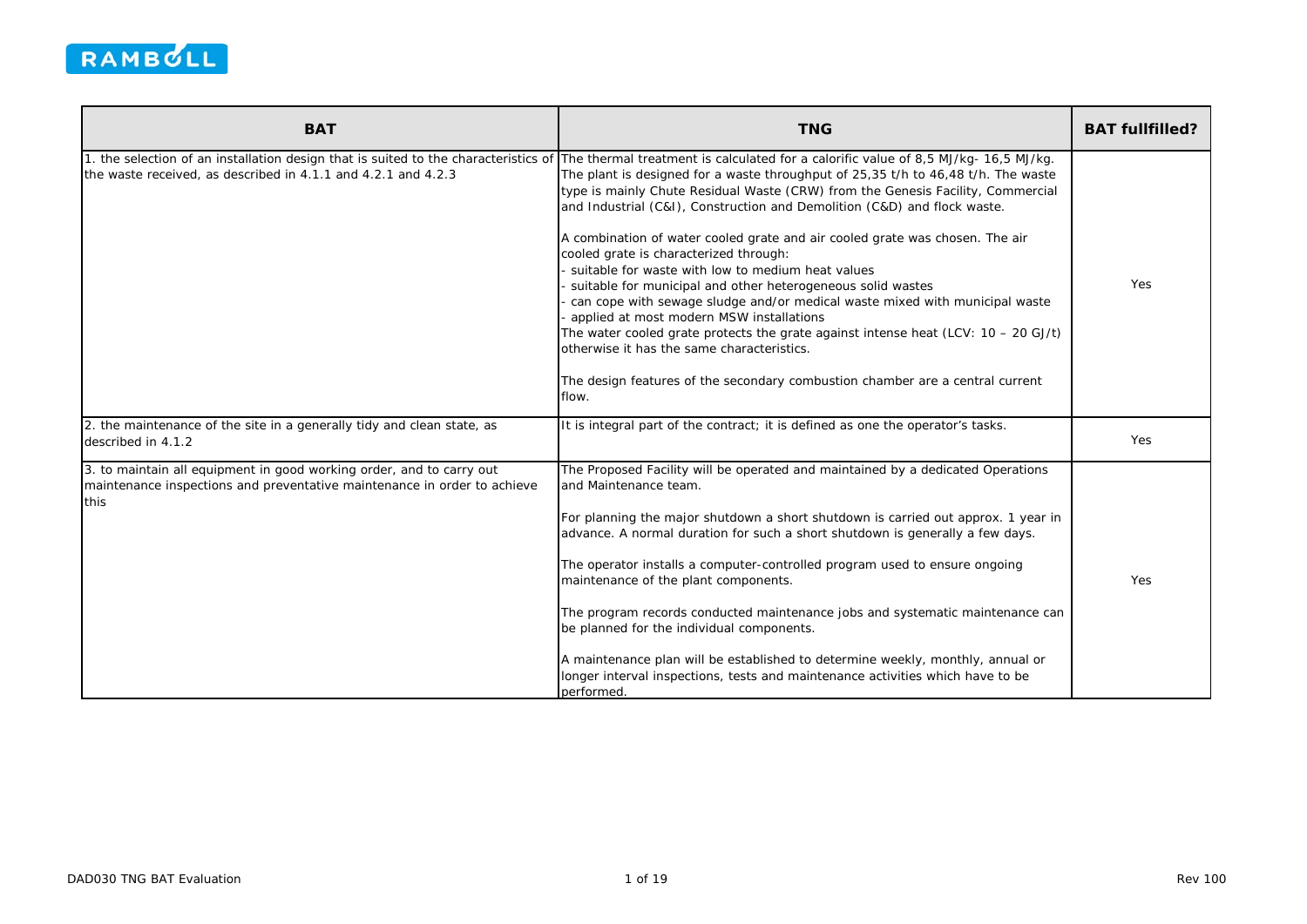

| <b>BAT</b>                                                                                                                                                                                                                                                                                                                                                                                                                                                                                                                                                                                                                                                                  | <b>TNG</b>                                                                                                                                                                                                                                                                                                                                                                                                                                                                                                                                                                                                                                                                                                                                                    | <b>BAT fullfilled?</b> |
|-----------------------------------------------------------------------------------------------------------------------------------------------------------------------------------------------------------------------------------------------------------------------------------------------------------------------------------------------------------------------------------------------------------------------------------------------------------------------------------------------------------------------------------------------------------------------------------------------------------------------------------------------------------------------------|---------------------------------------------------------------------------------------------------------------------------------------------------------------------------------------------------------------------------------------------------------------------------------------------------------------------------------------------------------------------------------------------------------------------------------------------------------------------------------------------------------------------------------------------------------------------------------------------------------------------------------------------------------------------------------------------------------------------------------------------------------------|------------------------|
| 4. to establish and maintain quality controls over the waste input, according<br>to the types of waste that may be received at the installation, as described<br>lin:<br>4.1.3.1 Establishing installation input limitations and identifying key risks,<br>and<br>4.1.3.2 Communication with waste suppliers to improve incoming waste<br>quality control, and<br>4.1.3.3 Controlling waste feed quality on the incinerator site, and<br>4.1.3.4 Checking, sampling and testing incoming wastes, and<br>4.1.3.5 Detectors for radioactive materials.                                                                                                                        | A three point checking procedure will be on-site to ensure only permitted waste is<br>unloaded into the waste bunker.<br>Initial inspections of the vehicle loads are undertaken at the weighbridge to check<br>the content of the incoming and its origin.<br>All loads are recorded and monitored by on-site CCTV when entering the tipping<br>hall and while the loads are tipped off. Suspect loads are either rejected from the<br>facility or are analysed in a designated inspection area or on the tipping hall floor<br>prior to being tipped into the waste bunker. If the analysis shows that the load<br>contains unsuitable material the waste is reloaded to the vehicle and rejected.<br>Detectors for radioactive material are not necessary. | Yes                    |
| 5. the storage of wastes according to a risk assessment of their properties,<br>such that the risk of potentially polluting released is minimised. In general it<br>is BAT to store waste in areas that have sealed and resistant surfaces, with<br>controlled and separated drainage as described in 4.1.4.1.                                                                                                                                                                                                                                                                                                                                                              | The waste bunker is built of concrete and has a resistant surface. Due to the high<br>thermal value of the waste there is no need for controlled and separated drainage.                                                                                                                                                                                                                                                                                                                                                                                                                                                                                                                                                                                      | Yes                    |
| 6. to use techniques and procedures to restrict and manage waste storage<br>times, as described in 4.1.4.2, in order to generally reduce the risk of<br>releases from storage of waste/container deterioration, and of processing<br>difficulties that may arise. In general it is BAT to:<br>prevent the volumes of wastes stored from becoming too large for the<br>storage provided<br>in so far as is practicable, control and manage deliveries by<br>communication with waste suppliers, etc.                                                                                                                                                                         | The waste bunker has the capacity to store the amount of 5-7 days of waste<br>delivery.<br>The waste is continuously removed.<br>It is ensured that no excessive amounts will arrive.                                                                                                                                                                                                                                                                                                                                                                                                                                                                                                                                                                         | Yes                    |
| 7. to minimise the release of odour (and other potential fugitive releases)<br>from bulk waste storage areas (including tanks and bunkers, but excluding<br>small volume wastes stored in containers) and waste pre-treatment areas by<br>passing the extracted atmosphere to the incinerator for combustion (see<br>$4.1.4.4$ .<br>In addition it is also considered to be BAT to make provision for the control of<br>odour (and other potential fugitive releases) when the incinerator is not<br>available (e.g. during maintenance) by:<br>a. avoiding waste storage overload, and/or<br>b. extracting the relevant atmosphere via an alternative odour control system | The incineration air supply (primary or secondary) is taken from the waste storage<br>areas. By enclosing the waste storage areas and limiting the size of the entrances<br>to the<br>waste storage areas, a slight under pressure can be ensured on whole waste<br>storage area.                                                                                                                                                                                                                                                                                                                                                                                                                                                                             |                        |
| 8. the segregation of the storage of wastes according to a risk assessment of<br>their chemical and physical characteristics to allow safe storage and<br>processing, as described in 4.1.4.5                                                                                                                                                                                                                                                                                                                                                                                                                                                                               | The waste is delivered in defined fractions. Segregation of the storage of<br>wastes is not necessary.                                                                                                                                                                                                                                                                                                                                                                                                                                                                                                                                                                                                                                                        | Yes                    |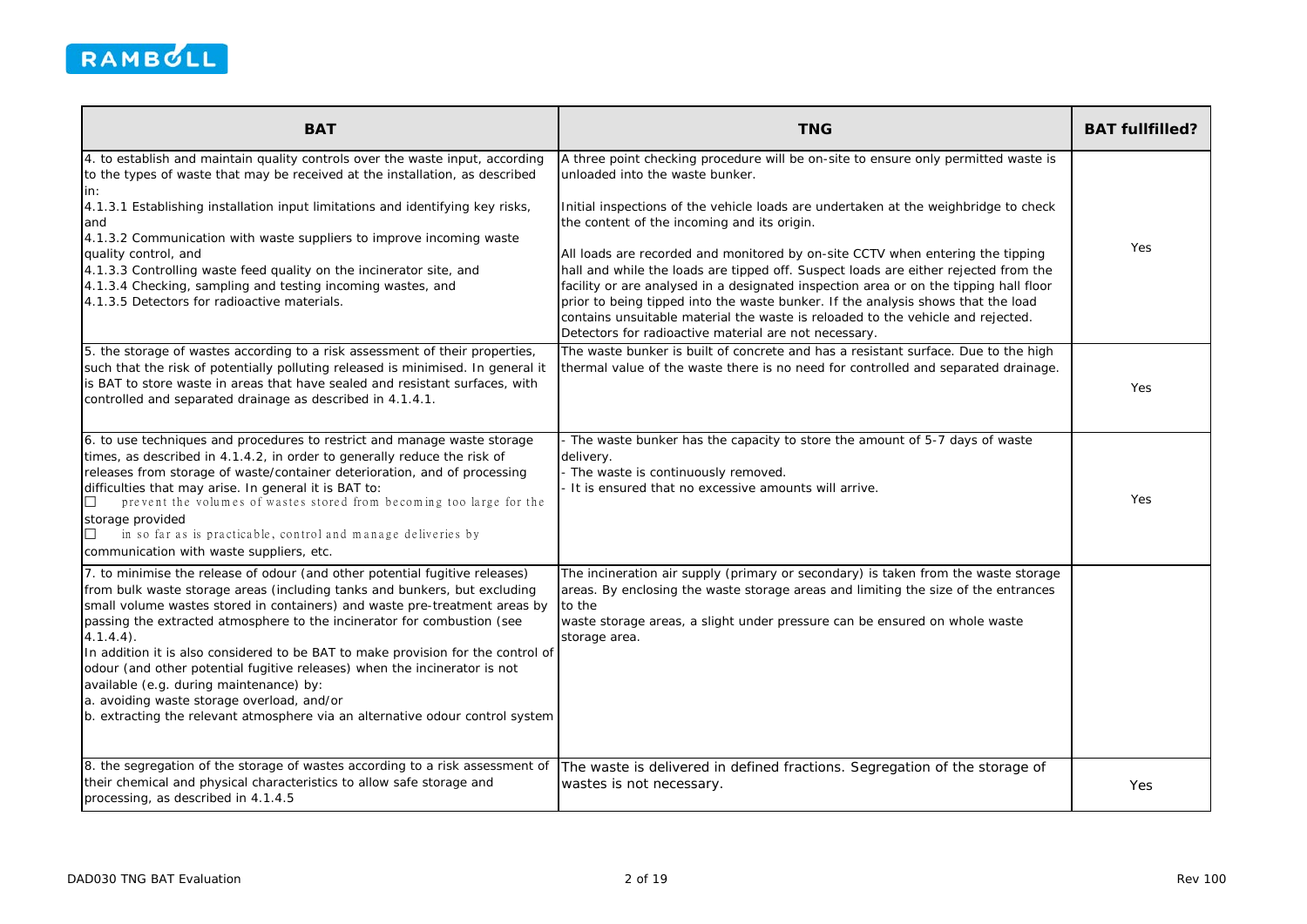

| <b>BAT</b>                                                                                                                                                                                                                                                                                                                                                                                                                                                                                                                                                                                                                                                                                                      | <b>TNG</b>                                                                                                                                                                                                                  | <b>BAT fullfilled?</b> |
|-----------------------------------------------------------------------------------------------------------------------------------------------------------------------------------------------------------------------------------------------------------------------------------------------------------------------------------------------------------------------------------------------------------------------------------------------------------------------------------------------------------------------------------------------------------------------------------------------------------------------------------------------------------------------------------------------------------------|-----------------------------------------------------------------------------------------------------------------------------------------------------------------------------------------------------------------------------|------------------------|
| 9. the clear labelling of wastes that are stored in containers such that they<br>may continually be identified, as described in 4.1.4.6.                                                                                                                                                                                                                                                                                                                                                                                                                                                                                                                                                                        | The waste is not stored in containers.                                                                                                                                                                                      | Not relevant           |
| 10. the development of a plan for the prevention, detection and control<br>(described in 4.1.4.7) of fire hazards at the installation, in particular for:<br>waste storage and pre-treatment areas<br>$\Box$<br>$\Box$<br>furnace loading areas<br>问<br>electrical control systems<br>$\Box$<br>bag house filters and static bed filters.<br>It is generally BAT for the plan implemented to include the use of:<br>a. automatic fire detection and warning systems, and<br>b. the use of either a manual or automatic fire intervention and control<br>system as required according to the risk assessment carried out.                                                                                        | Fire detection and firefighting systems are installed at the critical areas of the plant<br>(e.g. waste bunker, electrical rooms, feed hopper,). In case of fire detection the<br>firefighting systems start automatically. | Yes                    |
| 11. the mixing (e.g. using bunker crane mixing) or further pre-treatment<br>(e.g. the blending of some liquid and pasty wastes, or the shredding of some<br>solid wastes) of heterogeneous wastes to the degree required to meet the<br>design specifications of the receiving installation (4.1.5.1). When considering<br>the degree of use of mixing/pre-treatment it is of particular importance to<br>consider the cross-media effects (e.g. energy consumption, noise, odour or<br>other releases) of the more extensive pre-treatment's (e.g. shredding). Pre-<br>treatment is most likely to be a requirement where the installation has been<br>designed for a narrow specification, homogeneous waste. | The waste bunker has sufficient space and sufficient capacity for the mixing of<br>different waste streams. The waste is mainly delivered as shredded fraction.                                                             | Yes                    |
| 12. the use of the techniques described in 4.1.5.5 or 4.6.4 to, as far as<br>practicably and economically viable, remove ferrous and non-ferrous<br>recyclable metals for their recovery either:<br>a. after incineration from the bottom ash residues, or<br>b. where the waste is shredded (e.g. when used for certain combustion<br>systems) from the shredded wastes before the incineration stage.                                                                                                                                                                                                                                                                                                         | The recyclable material is removed before the waste is delivered to the waste<br>incineration plant.                                                                                                                        | Yes                    |
| 13. the provision of operators with a means to visually monitor, directly or<br>using television screens or similar, waste storage and loading areas, as<br>described in 4.1.6.1                                                                                                                                                                                                                                                                                                                                                                                                                                                                                                                                | A video system is installed to monitor waste reception, feeding and storage, furnace<br>as well as main out streams and their loading areas.                                                                                | <b>Yes</b>             |
| 14. the minimisation of the uncontrolled ingress of air into the combustion<br>chamber via waste loading or other routes, as described in 4.1.6.4                                                                                                                                                                                                                                                                                                                                                                                                                                                                                                                                                               | To minimize the uncontrolled ingress of air into the combustion chamber, the feed<br>hopper always has to be filled to a certain level during operation. The level of the<br>feed hopper is checked by the DCS.             | Yes                    |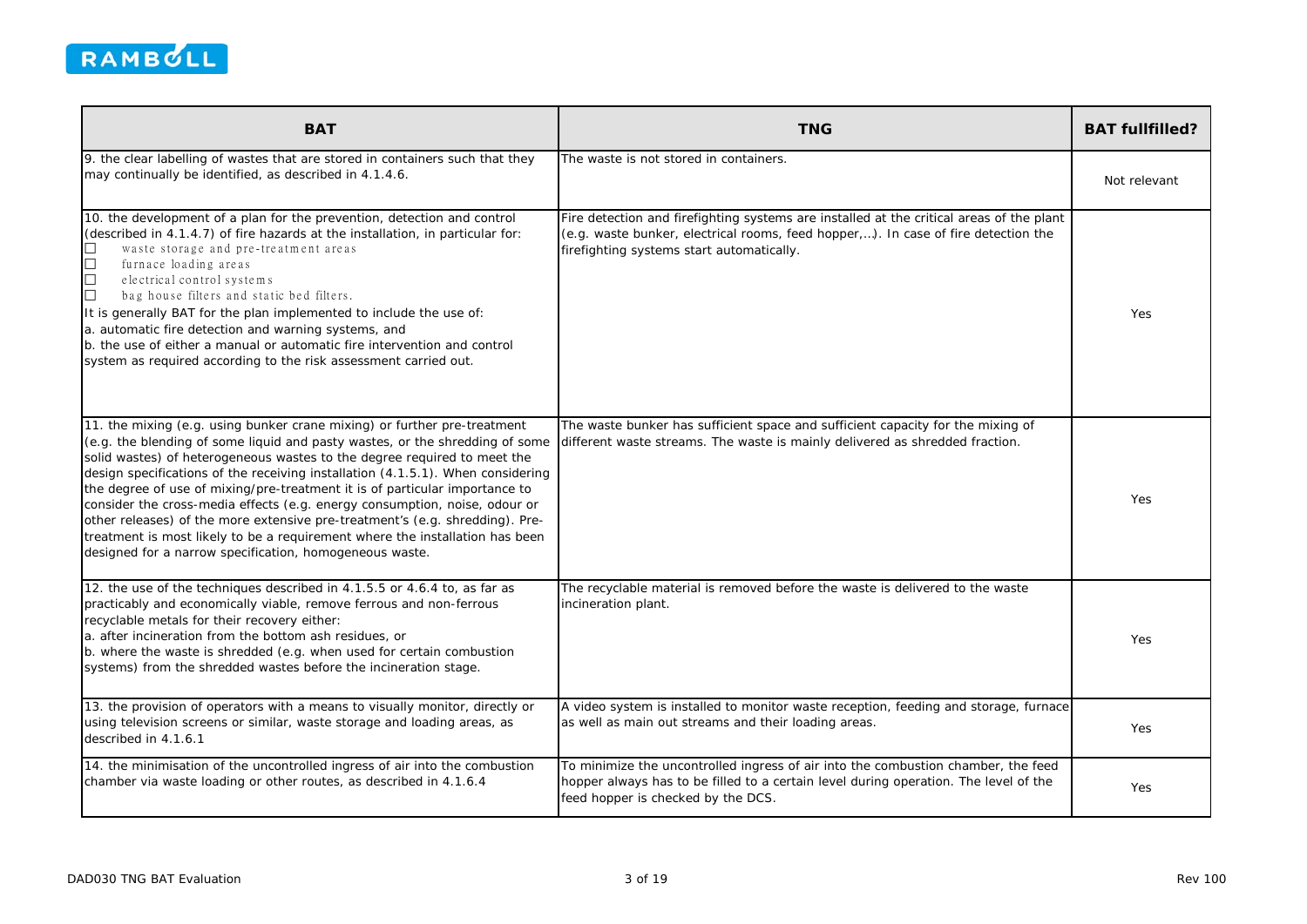

| <b>BAT</b>                                                                                                                                                                                                                                                                                                                                                                                                                                                                                                                                                                                                                                                                                                                                        | <b>TNG</b>                                                                                                                                                                                                                                                                                                                                                                                                                                                                                                                                                                                | <b>BAT fullfilled?</b> |
|---------------------------------------------------------------------------------------------------------------------------------------------------------------------------------------------------------------------------------------------------------------------------------------------------------------------------------------------------------------------------------------------------------------------------------------------------------------------------------------------------------------------------------------------------------------------------------------------------------------------------------------------------------------------------------------------------------------------------------------------------|-------------------------------------------------------------------------------------------------------------------------------------------------------------------------------------------------------------------------------------------------------------------------------------------------------------------------------------------------------------------------------------------------------------------------------------------------------------------------------------------------------------------------------------------------------------------------------------------|------------------------|
| 15. the use of flow modelling which may assist in providing information for<br>new plants or existing plants where concerns exist regarding the combustion<br>or FGT performance (such as described in 4.2.2), and to provide information<br>in order to:<br>a. optimise furnace and boiler geometry so as to improve combustion<br>performance, and<br>b. optimise combustion air injection so as to improve combustion<br>performance, and<br>c. where SNCR or SCR is used, to optimise reagent injection points so as to<br>improve the efficiency of NO <sub>x</sub> abatement whilst minimising the generation of<br>nitrous oxide, ammonia and the consumption of reagent (see general<br>sections on SCR and SNCR at 4.4.4.1 and 4.4.4.2). | The incineration and the boiler layout are based on good experiences and are<br>realised on several operating plants. The SNCR (injection of ammonia), the<br>secondary combustion chamber and the FGT design is based on a fluid dynamics<br>flow model.                                                                                                                                                                                                                                                                                                                                 | Yes                    |
| 16. in order to reduce overall emissions, to adopt operational regimes and<br>implement procedures (e.g. continuous rather than batch operation,<br>preventative maintenance systems) in order to minimise as far as practicable<br>planned and unplanned shutdown and start-up operations, as described in<br>4.2.5                                                                                                                                                                                                                                                                                                                                                                                                                              | The waste feeding is continuously.<br>Implementation of a process orientated automatic start up and shut down<br>procedure to minimise the emissions in those operational cases.<br>Mixture of the waste to get a homogeneous fuel and preventative maintenance<br>system avoid unplanned shutdowns.                                                                                                                                                                                                                                                                                      | Yes                    |
| 17. the identification of a combustion control philosophy, and the use of key<br>combustion criteria and a combustion control system to monitor and maintain<br>these criteria within appropriate boundary conditions, in order to maintain<br>effective combustion performance, as described in<br>4.2.6. Techniques to consider for combustion control may include the use of<br>infrared cameras (see 4.2.7), or others such as ultra-sound measurement or<br>differential temperature control                                                                                                                                                                                                                                                 | The following information is part of the combustion control system:<br>grate temperatures at various positions<br>caloric value of the waste<br>thickness of waste layer on the grate (visual control)<br>furnace and flue gas temperature at various positions<br>CO-, $O_2$ -, CO <sub>2</sub> - and H <sub>2</sub> O-measurements at various positions<br>steam production data (e.g. temperature, pressure)<br>openings in the combustion wall for visual observation by cameras<br>length and position of the fire in the furnace<br>emission data for combustion related substances | Yes                    |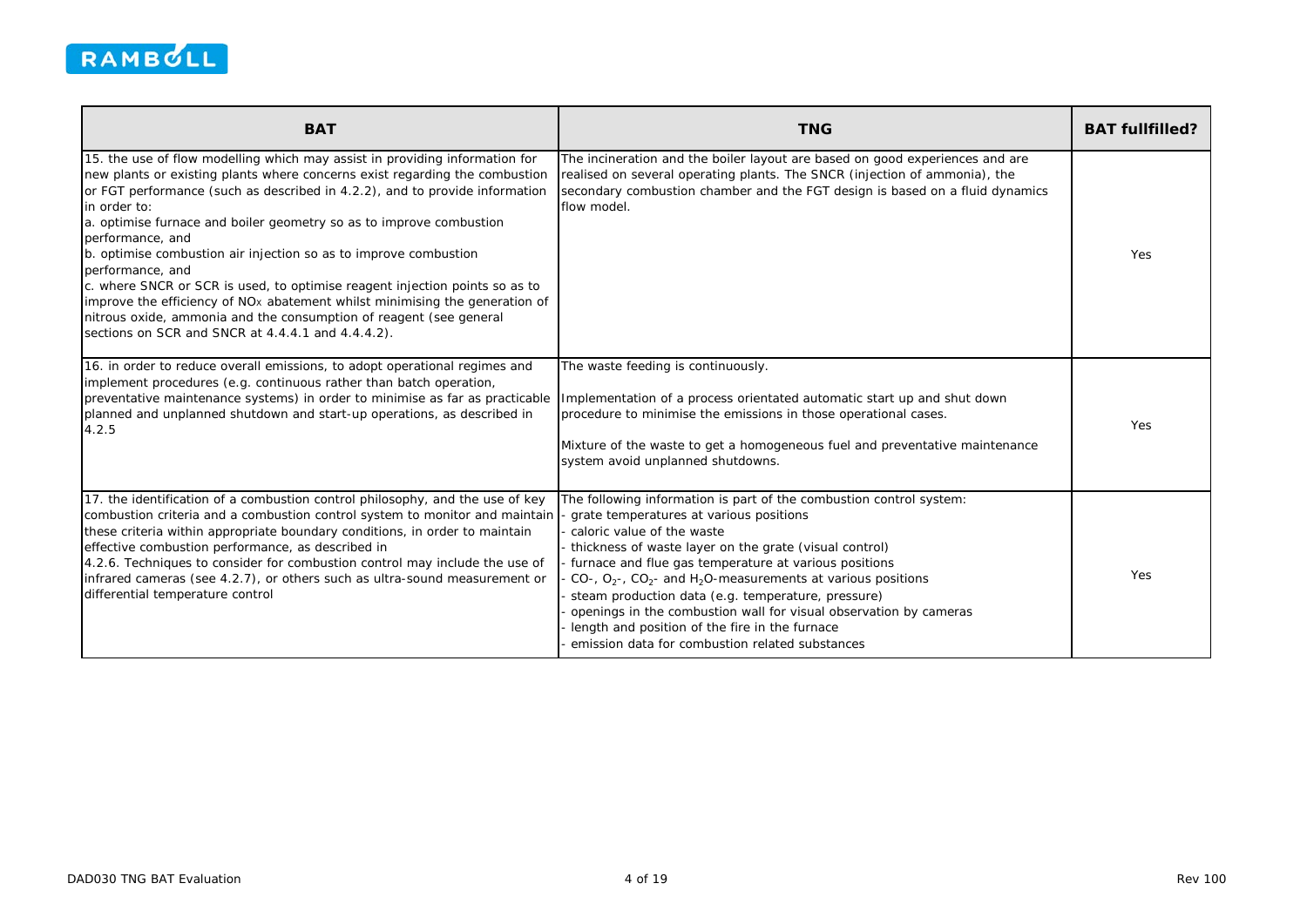

| <b>BAT</b>                                                                                                                                                                                                                                                                                                                                                                                                                                                                                                                                                                                                                                                                                                                                                                                            | <b>TNG</b>                                                                                                                                                                                                                                                                                                                                                                                                                                                                                                            | <b>BAT fullfilled?</b> |
|-------------------------------------------------------------------------------------------------------------------------------------------------------------------------------------------------------------------------------------------------------------------------------------------------------------------------------------------------------------------------------------------------------------------------------------------------------------------------------------------------------------------------------------------------------------------------------------------------------------------------------------------------------------------------------------------------------------------------------------------------------------------------------------------------------|-----------------------------------------------------------------------------------------------------------------------------------------------------------------------------------------------------------------------------------------------------------------------------------------------------------------------------------------------------------------------------------------------------------------------------------------------------------------------------------------------------------------------|------------------------|
| 18. the optimisation and control of combustion conditions by a<br>combination of: a. the control of air (oxygen) supply, distribution and<br>temperature, including gas and oxidant mixing<br>b. the control of combustion temperature level and distribution, and<br>c. the control of raw gas residence time.<br>Appropriate techniques for securing these objectives are described in:<br>4.2.8 Optimisation of air supply stoichiometry<br>4.2.9 Primary air supply optimisation and distribution<br>4.2.11 Secondary air injection, optimisation and distribution<br>4.2.19 Optimisation of time, temperature, turbulence of gases in the<br>combustion zone, and oxygen concentrations<br>4.2.4 Design to increase turbulence in the secondary combustion chamber                               | For an optimal combustion the thermal processes are monitored and regulated by<br>measurements of the furnance temperature and the content of CO and O2 in the<br>flue gas.<br>For a more detailed description see point 17.<br>by means of combustion control the following elements are controlled:<br>Primary air quantity and distribution<br>Oxygen content of flue gas (stoichiometry)<br>Secondary air quantity and distribution<br>Injection of recirculating flue gas in order to increase turbulence in the | Yes                    |
| 19. in general it is BAT to use those operating conditions (i.e. combustion<br>temperatures residence times and turbulence) that are specified in Article 6<br>of Directive 2000/76. The use of operating conditions in excess of those that<br>are required for efficient destruction of the waste should generally be<br>avoided. The use of other operating conditions may also be BAT – if they<br>provide for a similar or better level of overall environmental performance. For<br>example, where the use of operational temperatures of below the 1100 °C<br>(as specified for certain hazardous waste in 2000/76/EC) have been<br>demonstrated to provide for a similar or better level of overall environmental<br>performance, the use of such lower temperatures is considered to be BAT. | The temperature / time requirements of the post-combustion chamber are<br>continuously monitored. See point 17.                                                                                                                                                                                                                                                                                                                                                                                                       | Yes                    |
| 20. the preheating of primary combustion air for low calorific value wastes,<br>by using heat recovered within the installation, in conditions where this may<br>lead to improved combustion performance (e.g. where low LCV/high moisture<br>wastes are burned) as described in 4.2.10. In general this technique is not<br>applicable to hazardous waste incinerators.                                                                                                                                                                                                                                                                                                                                                                                                                              | For high energy efficiency and optimal combustion conditions preheating of primary<br>and secondary combustion air is realised by using low pressure steam and<br>saturated steam from the boiler drum.                                                                                                                                                                                                                                                                                                               | Yes                    |
| 21. the use of auxiliary burner(s) for start-up and shut-down and for<br>maintaining the required operational combustion temperatures (according to<br>the waste concerned) at all times when unburned waste is in the combustion<br>chamber, as described in 4.2.20                                                                                                                                                                                                                                                                                                                                                                                                                                                                                                                                  | Only in the case that the temperature in the secondary combustion chamber drops<br>below a minimum temperature of 850 °C oil or gas fired support burners<br>automatically start operation. Otherwise, the burners remain in a standby position.                                                                                                                                                                                                                                                                      | Yes                    |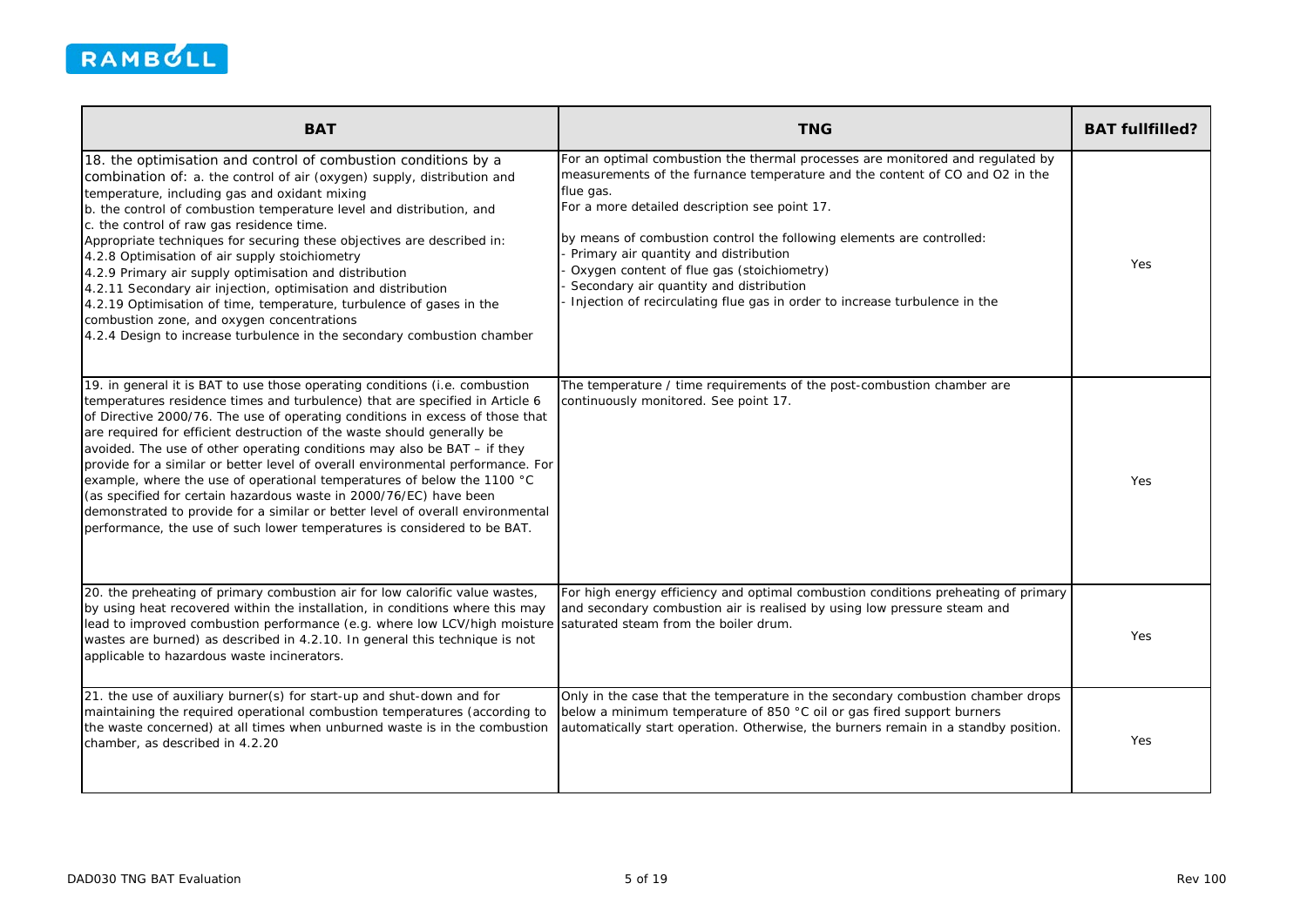

| <b>BAT</b>                                                                                                                                                                                                                                                                                                                                                                                                                                                                                                                                                                                                                                                                                                      | <b>TNG</b>                                                                                                                                                                                                                                                                                                                                                                                                                                                                                                                                                       | <b>BAT fullfilled?</b> |
|-----------------------------------------------------------------------------------------------------------------------------------------------------------------------------------------------------------------------------------------------------------------------------------------------------------------------------------------------------------------------------------------------------------------------------------------------------------------------------------------------------------------------------------------------------------------------------------------------------------------------------------------------------------------------------------------------------------------|------------------------------------------------------------------------------------------------------------------------------------------------------------------------------------------------------------------------------------------------------------------------------------------------------------------------------------------------------------------------------------------------------------------------------------------------------------------------------------------------------------------------------------------------------------------|------------------------|
| 22. the use of a combination of heat removal close to the furnace (e.g. the<br>use of water walls in grate furnaces and/or secondary combustion chambers)<br>and furnace insulation (e.g. refractory areas or other lined furnace walls)<br>that, according to the NCV and corrosiveness of the waste incinerated,<br>provides for:<br>a. adequate heat retention in the furnace (low NCV wastes require higher<br>retention of heat in the furnace)<br>b. additional heat to be transferred for energy recovery (higher NCV wastes<br>may allow/require heat removal from earlier furnace stages)<br>The conditions under which the various techniques may be applicable are<br>described in 4.2.22 and 4.3.12 | To protect the walls of the boiler against corrosion Inconel will be cladded in<br>sections where the flue gas temperature exceeds 850 °C.                                                                                                                                                                                                                                                                                                                                                                                                                       | <b>Yes</b>             |
| 23. the use of furnace (including secondary combustion chambers etc.)<br>dimensions that are large enough to provide for an effective combination of<br>gas residence time and temperature such that combustion reactions may<br>approach completion and result in low and stable CO and VOC emissions, as<br>described in 4.2.23                                                                                                                                                                                                                                                                                                                                                                               | The furnace dimensions are large enough to ensure that for 2 seconds residence<br>time the flue gas has a temperature above 850 $^{\circ}$ C (for all operational conditions).<br>Experiences of several plants have shown low values for CO and VOC.<br>After the combustion chamber two empty passes are installed to enable a complete<br>burnout. In addition to secondary air a part of the flue gas is recirculated and<br>injected together with the secondary air to achieve a maximum turbulence and<br>burnout as well as stable CO and VOC emissions. | Yes                    |
| 24. When gasification or pyrolysis is used, in order to avoid the generation of<br>waste, it is BAT to:<br>a. combine the gasification or pyrolysis stage with a subsequent combustion<br>stage with energy recovery and flue-gas treatment that provides for<br>operational emission levels to air within the BAT associated emission ranges<br>specified in this BAT chapter, and/ or<br>b. recover or supply for use of the substances (solid, liquid or gaseous) that<br>are not combusted                                                                                                                                                                                                                  | No gasification or pyrolysis.                                                                                                                                                                                                                                                                                                                                                                                                                                                                                                                                    | Not relevant           |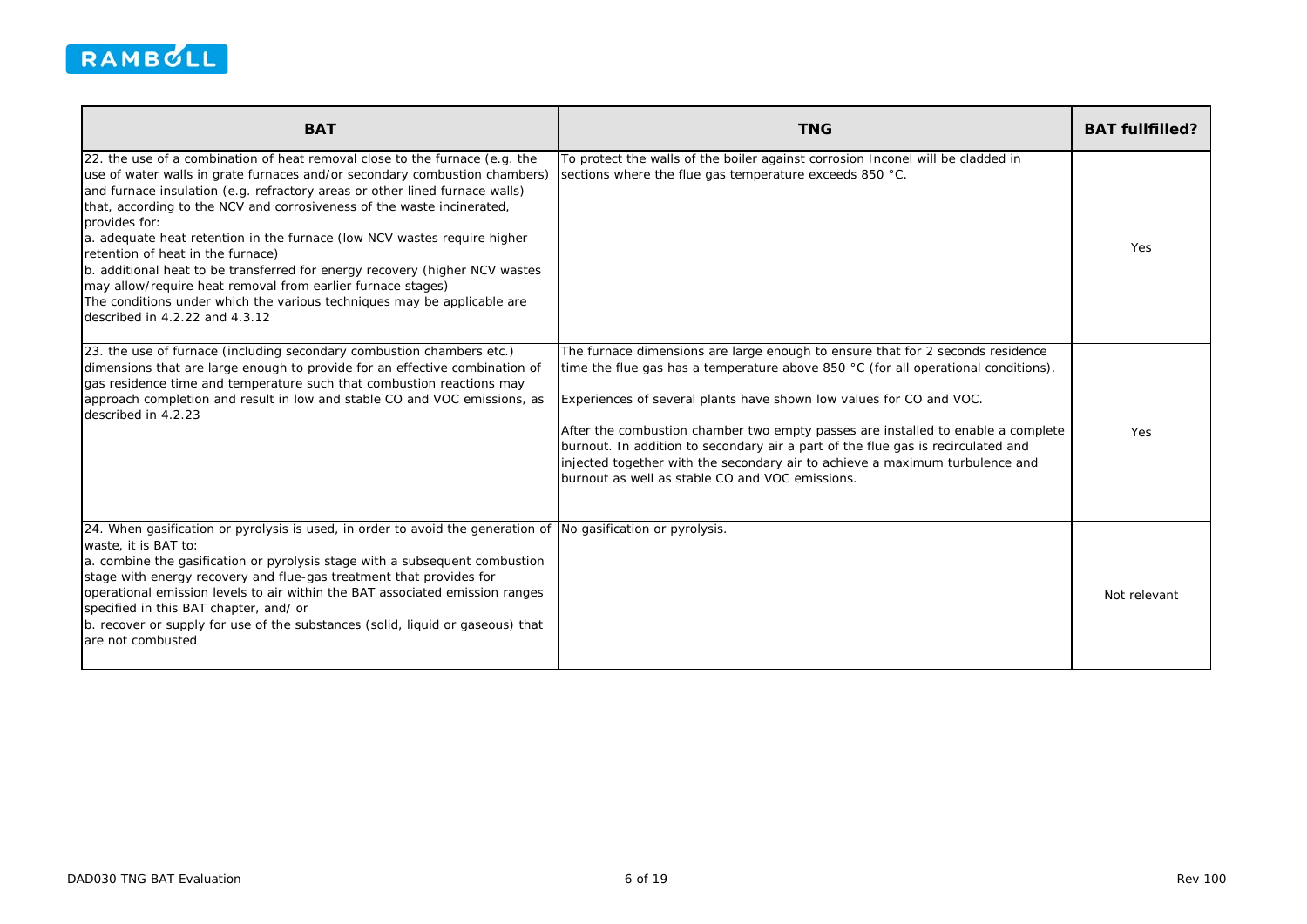

| <b>BAT</b>                                                                                                                                                                                                                                                                                                                                                                                                                                                                                                                                                                                                                                                                                                                                                                                                                                                                                                                                                                                                                                                                                                                                                                                                                                                                                                                                                                                     | <b>TNG</b>                                                                                                                                                                                                                                                                                                                                                                | <b>BAT fullfilled?</b> |
|------------------------------------------------------------------------------------------------------------------------------------------------------------------------------------------------------------------------------------------------------------------------------------------------------------------------------------------------------------------------------------------------------------------------------------------------------------------------------------------------------------------------------------------------------------------------------------------------------------------------------------------------------------------------------------------------------------------------------------------------------------------------------------------------------------------------------------------------------------------------------------------------------------------------------------------------------------------------------------------------------------------------------------------------------------------------------------------------------------------------------------------------------------------------------------------------------------------------------------------------------------------------------------------------------------------------------------------------------------------------------------------------|---------------------------------------------------------------------------------------------------------------------------------------------------------------------------------------------------------------------------------------------------------------------------------------------------------------------------------------------------------------------------|------------------------|
| 25. in order to avoid operational problems that may be caused by higher<br>temperature sticky fly ashes, to use a boiler design that allows gas<br>temperatures to reduce sufficiently before the convective heat exchange<br>bundles (e.g. the provision of sufficient empty passes within the<br>furnace/boiler and/or water walls or other techniques that aid cooling), as<br>described in 4.2.23 and 4.3.11. The actual temperature above which fouling<br>is significant is waste type and boiler steam parameter dependent. In general<br>for MSW it is usually 600 - 750 °C, lower for HW and higher for SS. Radiative<br>heat exchangers, such as platten type super heaters, may be used at higher<br>flue-gas temperatures than other designs (see 4.3.14).                                                                                                                                                                                                                                                                                                                                                                                                                                                                                                                                                                                                                         | At the first position in the horizontal pass a protection evaporator is installed. The<br>calculated gas temperature before the protection evaporator is around $650^{\circ}$ C. This<br>evaporator protects the superheater in order to minimize fouling. Further a<br>conservative spacing of the boiler tubes prevents clogging and resulting operational<br>problems. | Yes                    |
| 26. the overall optimisation of installation energy efficiency and energy<br>recovery, taking into account the techno-economic feasibility (with particular<br>reference to the high corrosivity of the flue-gases that results from the<br>incineration of many wastes e.g. chlorinated wastes), and the availability of<br>users for the energy so recovered, as described in 4.3.1, and in general:<br>a. to reduce energy losses with flue-gases, using a combination of the<br>techniques described in 4.3.2 and 4.3.5<br>b. the use of a boiler to transfer the flue-gas energy for the production of<br>electricity and/or supply of steam/heat with a thermal conversion efficiency<br>Of:<br>i. for mixed municipal waste at least 80 % (ref. Table 3.46)<br>ii. for pretreated municipal wastes (or similar waste) treated in fluidized bed<br>furnaces, 80 to 90 %<br>iii. for hazardous wastes giving rise to increased boiler corrosion risks<br>(typically from chlorine/sulphur content), above 60 to 70 %<br>iv. for other wastes conversion efficiency should generally be increased in the<br>range 60 to 90 %<br>c. for gasification and pyrolysis processes that are combined with a<br>subsequent combustion stage, the use of a boiler with a thermal conversion<br>efficiency of at least 80 %, or the use of a gas engine or other electrical<br>generation technology | The most important measures to reduce the energy loss are:<br>a) reduce excess air<br>b) recirculate flue gas<br>c) reduce the flue gas temperature at the boiler exit of 145°C<br>d) heat recovery by condensate preheating<br>The thermal conversion of the boiler is 91,9%.                                                                                            | Yes                    |
| 27. to secure where practicable, long-term base-load heat/steam supply<br>contracts to large heat/steam users (see 4.3.1) so that a more regular<br>demand for the recovered energy exists and therefore a larger proportion of<br>the energy value of the incinerated waste may be used.                                                                                                                                                                                                                                                                                                                                                                                                                                                                                                                                                                                                                                                                                                                                                                                                                                                                                                                                                                                                                                                                                                      | The average net electrical efficiency is 29,6%. Necessary measures have been<br>foreseen for later export of heat.                                                                                                                                                                                                                                                        | Yes.                   |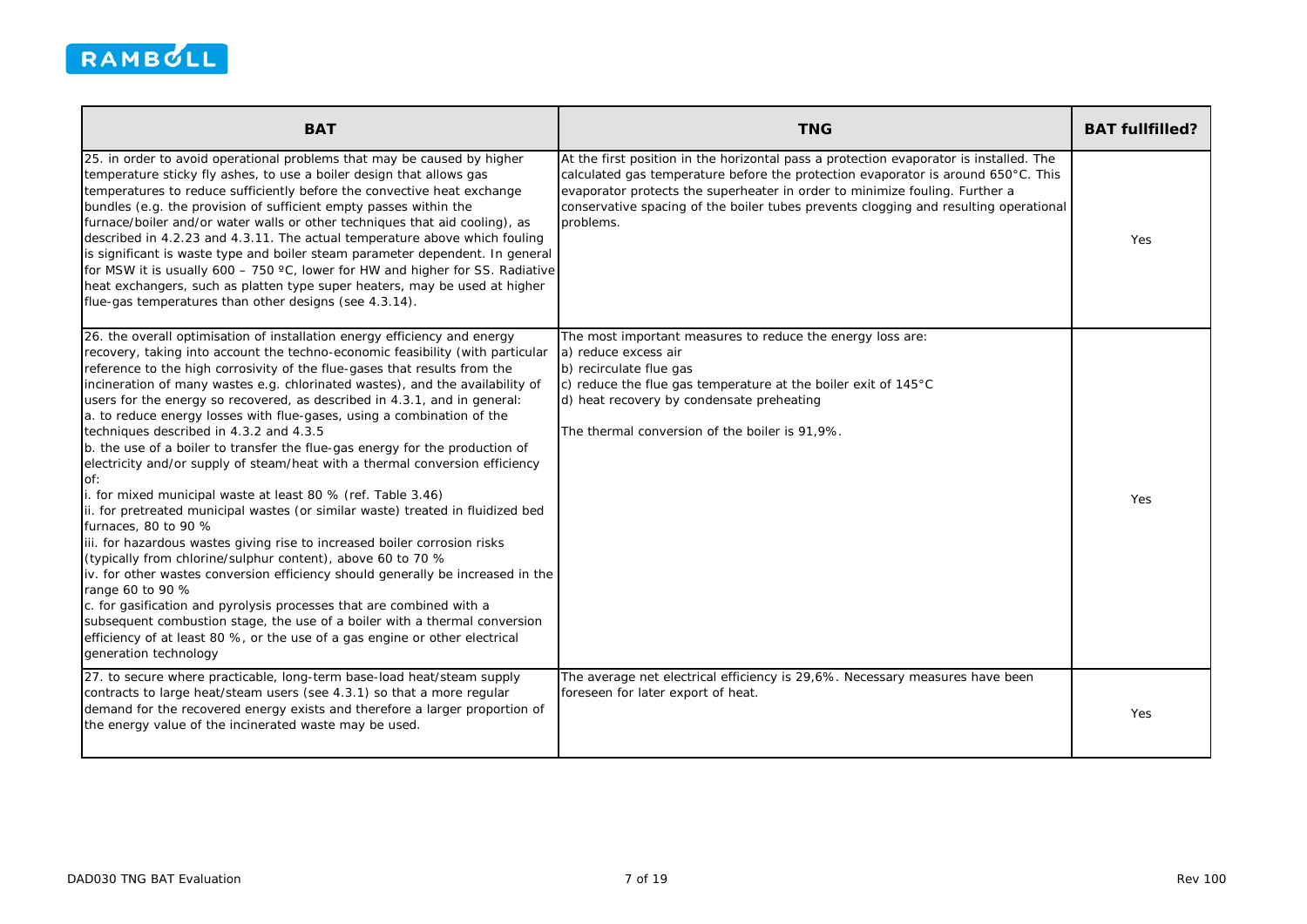

| <b>BAT</b>                                                                                                                                                                                                                                                                                                                                                                                                                                                                                                                                                                                                                                                                                                                                                                                                                                                                                                                                                           | <b>TNG</b>                                                                                                                                                                                                                             | <b>BAT fullfilled?</b> |
|----------------------------------------------------------------------------------------------------------------------------------------------------------------------------------------------------------------------------------------------------------------------------------------------------------------------------------------------------------------------------------------------------------------------------------------------------------------------------------------------------------------------------------------------------------------------------------------------------------------------------------------------------------------------------------------------------------------------------------------------------------------------------------------------------------------------------------------------------------------------------------------------------------------------------------------------------------------------|----------------------------------------------------------------------------------------------------------------------------------------------------------------------------------------------------------------------------------------|------------------------|
| 28. the location of new installations so that the use of the heat and/or steam<br>generated in the boiler can be maximised through any combination of:<br>a. electricity generation with heat or steam supply for use (i.e. use CHP)<br>b. the supply of heat or steam for use in district heating distribution networks<br>c. the supply of process steam for various, mainly industrial, uses (see<br>examples in 4.3.18)<br>d. the supply of heat or steam for use as the driving force for cooling/air<br>conditioning systems<br>Selection of a location for a new installation is a complex process involving<br>many local factors (e.g. waste transport, availability of energy users, etc)<br>which are addressed by IPPC Directive Article 9(4). The generation of<br>electricity only may provide the most energy efficient option for the recovery<br>of the energy from the waste in specific cases where local factors prevent<br>heat/steam recovery. | See point 27.                                                                                                                                                                                                                          | <b>Yes</b>             |
| 29. in cases where electricity is generated, the optimisation of steam<br>parameters (subject to user requirements for any heat and steam produced),<br>including consideration of (see 4.3.8):<br>a. the use of higher steam parameters to increase electrical generation, and<br>b. the protection of boiler materials using suitably resistant materials (e.g.<br>claddings or special boiler tube materials)<br>The optimal parameters for an individual installation are highly dependent<br>upon the corrosivity of the flue-gases and hence upon the waste composition.                                                                                                                                                                                                                                                                                                                                                                                       | Depending on the flue gas composition and the waste conditions the steam<br>parameters were determined to be 73barA/430°C. This superheated steam<br>parameters ensure high energy efficiency. The net electrical efficiency is 29,6%. | Yes                    |
| 30. the selection of a turbine suited to:<br>a. the electricity and heat supply regime, as described in 4.3.7<br>b. high electrical efficiency                                                                                                                                                                                                                                                                                                                                                                                                                                                                                                                                                                                                                                                                                                                                                                                                                       | A condensing turbine was chosen as there are no possibilities to supply heat to<br>customers.                                                                                                                                          | Yes                    |
| 31. at new or upgrading installations, where electricity generation is the<br>priority over heat supply, the minimisation of condenser pressure, as<br>described in 4.3.9                                                                                                                                                                                                                                                                                                                                                                                                                                                                                                                                                                                                                                                                                                                                                                                            | The turbine exhaust pressure (100 mbar, $22^{\circ}$ C) and the air cooled condenser are<br>designed so that the high ambient temperatures of Sydney can be handled.                                                                   | Yes                    |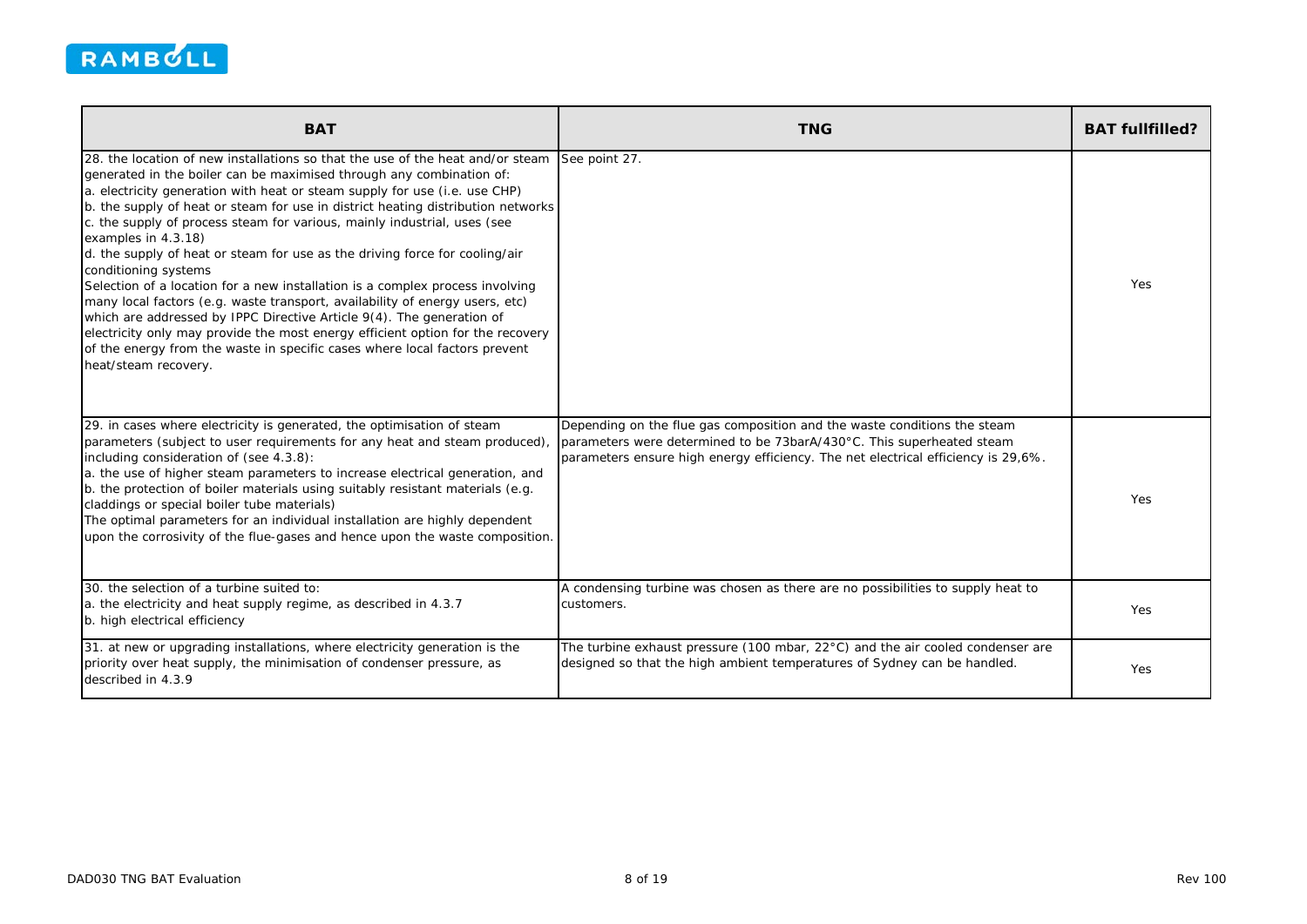

| <b>BAT</b>                                                                                                                                                                                                                                                                                                                                                                                                                                                                                                                                                                                                                                                                                                                                                                                                                                                                                                                                                                                                                                                                                               | <b>TNG</b>                                                                                                                                                                                                                                                                                                                                                                                                                                                                                                              | <b>BAT fullfilled?</b> |
|----------------------------------------------------------------------------------------------------------------------------------------------------------------------------------------------------------------------------------------------------------------------------------------------------------------------------------------------------------------------------------------------------------------------------------------------------------------------------------------------------------------------------------------------------------------------------------------------------------------------------------------------------------------------------------------------------------------------------------------------------------------------------------------------------------------------------------------------------------------------------------------------------------------------------------------------------------------------------------------------------------------------------------------------------------------------------------------------------------|-------------------------------------------------------------------------------------------------------------------------------------------------------------------------------------------------------------------------------------------------------------------------------------------------------------------------------------------------------------------------------------------------------------------------------------------------------------------------------------------------------------------------|------------------------|
| 32. the general minimisation of overall installation energy demand, including<br>consideration of the following (see 4.3.6):<br>a. for the performance level required, the selection of techniques with lower<br>overall energy demand in preference to those with higher energy demand<br>b. wherever possible, ordering flue-gas treatment systems in such a way that<br>flue gas reheating is avoided (i.e. those with the highest operational<br>temperature before those with lower operational temperatures)<br>c. where SCR is used:<br>to use heat exchangers to heat the SCR inlet flue-gas with the flue-gas<br>energy at the SCR outlet<br>ii. to generally select the SCR system that, for the performance level required SCR is not relevant.<br>(including availability/fouling and reduction efficiency), has the lower<br>operating temperature<br>d. where flue-gas reheating is necessary, the use of heat exchange systems<br>to minimise flue-gas reheating energy demand<br>e. avoiding the use of primary fuels by using self produced energy in<br>preference to imported sources | To minimise the overall energy consumption the following measures were taken:<br>SNCR instead of SCR to avoid the flue gas reheating for the catalytic reaction<br>efficient preheating of primary and secondary air<br>minimal condenser pressure<br>placing high temperature equipment before (upstream) lower temperature<br>equipment<br>use of frequency controlled rotating equipment for those equipment parts which<br>operate at variable speeds.<br>high efficient DCS system to minimise the measure failure | Yes                    |
| 33. where cooling systems are required, the selection of the steam condenser<br>cooling system technical option that is best suited to the local environmental<br>conditions, taking particular account of potential cross-media impacts, as<br>described in 4.3.10                                                                                                                                                                                                                                                                                                                                                                                                                                                                                                                                                                                                                                                                                                                                                                                                                                      | As result of the local conditions and to minimize the water consumption an air<br>cooled condenser has been chosen.                                                                                                                                                                                                                                                                                                                                                                                                     | Yes                    |
| 34. the use of a combination of on-line and off-line boiler cleaning techniques<br>to reduce dust residence and accumulation in the boiler, as described in<br>4.3.19                                                                                                                                                                                                                                                                                                                                                                                                                                                                                                                                                                                                                                                                                                                                                                                                                                                                                                                                    | Online cleaning devices for all parts of the boiler are foreseen. Offline cleaning is<br>carried out manually during revisions.                                                                                                                                                                                                                                                                                                                                                                                         | <b>Yes</b>             |
| 35. the use of an overall flue-gas treatment (FGT) system that, when<br>combined with the installation as a whole, generally provides for the<br>operational emission levels for releases to air associated with the use of BAT<br>listed in Table 5.2                                                                                                                                                                                                                                                                                                                                                                                                                                                                                                                                                                                                                                                                                                                                                                                                                                                   | The emission guarantees are in accordance with the European Industrial Emission<br>Directive. The expected operational emission levels are in line with the values given<br>in Table 5.2.                                                                                                                                                                                                                                                                                                                               | Yes                    |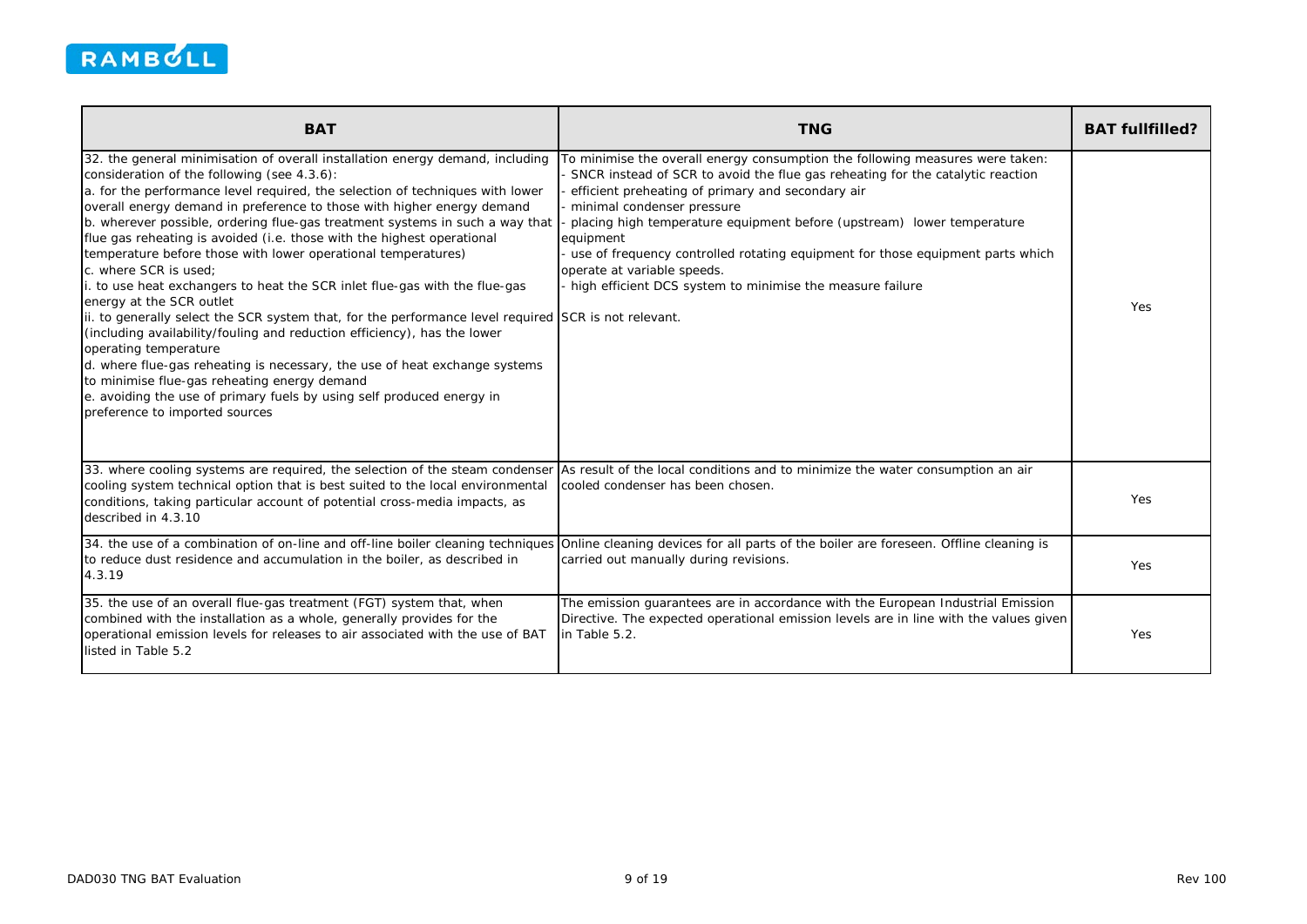

| <b>BAT</b>                                                                                                                                                                                                                                                                                                                                                              | <b>TNG</b>                                                                                                                                                                                                                                                                                                                                                                                                                                                                                                                                                | <b>BAT fullfilled?</b> |
|-------------------------------------------------------------------------------------------------------------------------------------------------------------------------------------------------------------------------------------------------------------------------------------------------------------------------------------------------------------------------|-----------------------------------------------------------------------------------------------------------------------------------------------------------------------------------------------------------------------------------------------------------------------------------------------------------------------------------------------------------------------------------------------------------------------------------------------------------------------------------------------------------------------------------------------------------|------------------------|
| 36. when selecting the overall FGT system, to take into account:<br>a. the general factors described in 4.4.1.1 and 4.4.1.3<br>b. the potential impacts on energy consumption of the installation, as<br>described in section 4.4.1.2<br>c. the additional overall-system compatibility issues that may arise when<br>retrofitting existing installations (see 4.4.1.4) | The following factors have been taken account for the selection of the FGT system:<br>type of waste, its composition and variation<br>type of combustion process, and its size<br>through recirculation of flue gases less flue gas flow and lower flue gas<br>temperature<br>flue gas composition and fluctuations in the composition<br>target emission limit values<br>restrictions on discharge of aqueous effluents<br>availability of land and space<br>availability and cost of outlets for residues accumulated/recovered<br>minimize consumables | Yes                    |
| 37. when selecting between wet / semi-wet / and dry FGT systems, to take<br>into account the (non-exhaustive) general selection criteria given as an<br>example in Table 5.3 [See at the end of this document]                                                                                                                                                          | The Flue gas cleaning process is characterised by the following features:<br>No effluent as necessary for wet FGT<br>minimized consumables and residues<br>Dry injection of Calcium Hydroxide (Ca(OH)2) and Powdered Activated Carbon<br>(PAC)<br>Separate injection of water for conditioning and reactivation of recycled lime<br>particles<br>Compact design<br>Low manpower requirement                                                                                                                                                               | Yes                    |
| 38. to prevent the associated increased electrical consumption, to generally<br>(i.e. unless there is a specific local driver) avoid the use of. two bag filters in<br>one FGT line (as described in<br>4.4.2.2 and 4.4.2.3)                                                                                                                                            | The installation has only one bag filter.                                                                                                                                                                                                                                                                                                                                                                                                                                                                                                                 | Yes                    |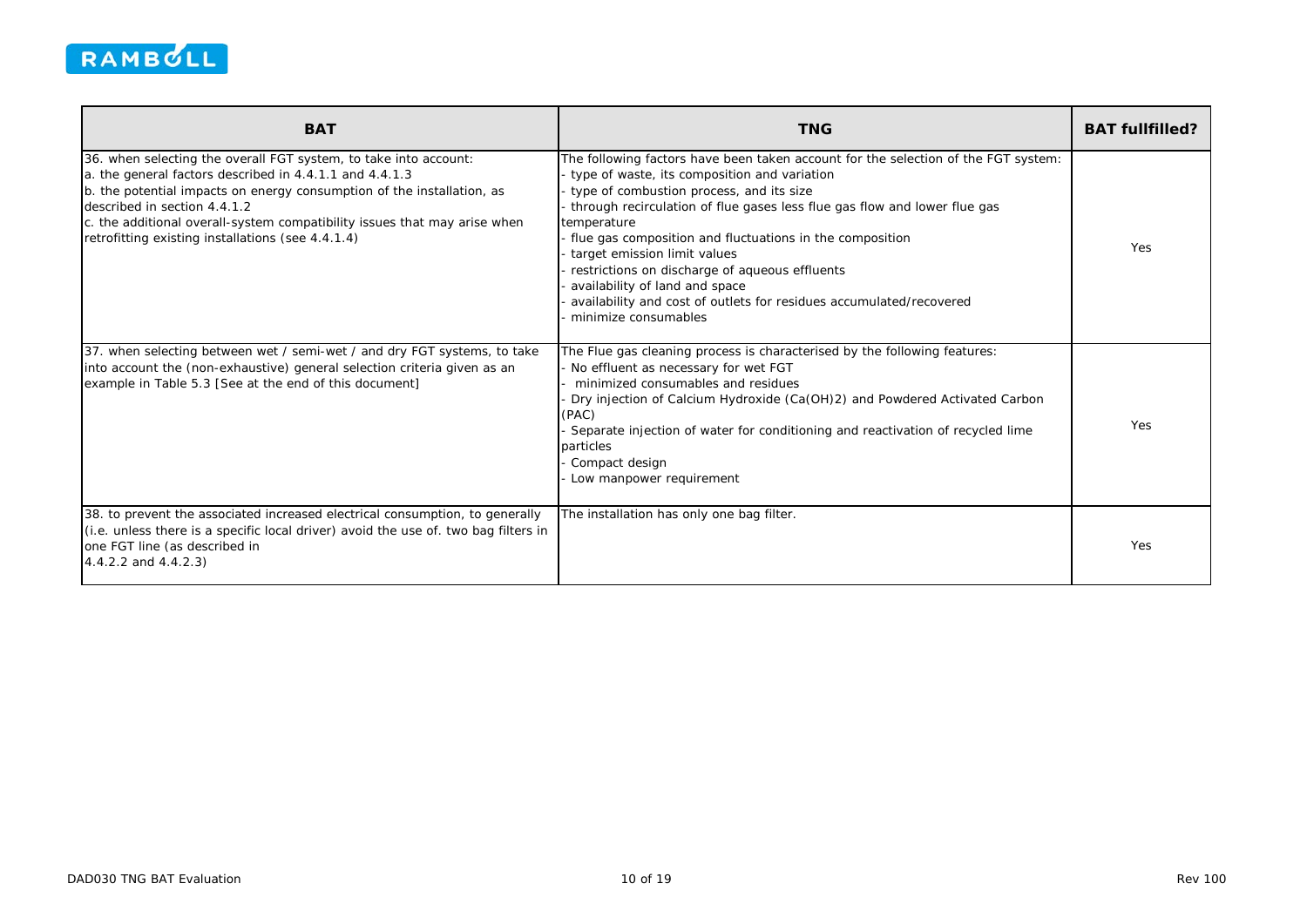

| <b>BAT</b>                                                                                                                                                                                                                                                                                                                                                                                                                                                                                                                                                                                                                                                                                                                                                                                                                                                                                                                                                                                               | <b>TNG</b>                                                                                                                                                                                                                                                                                                                                                                                                                                                                                                   | <b>BAT fullfilled?</b> |
|----------------------------------------------------------------------------------------------------------------------------------------------------------------------------------------------------------------------------------------------------------------------------------------------------------------------------------------------------------------------------------------------------------------------------------------------------------------------------------------------------------------------------------------------------------------------------------------------------------------------------------------------------------------------------------------------------------------------------------------------------------------------------------------------------------------------------------------------------------------------------------------------------------------------------------------------------------------------------------------------------------|--------------------------------------------------------------------------------------------------------------------------------------------------------------------------------------------------------------------------------------------------------------------------------------------------------------------------------------------------------------------------------------------------------------------------------------------------------------------------------------------------------------|------------------------|
| 39. the reduction of FGT reagent consumption and of FGT residue production<br>a. adjustment and control of the quantity of reagent(s) injected in order to<br>meet the requirements for the treatment of the flue-gas such that the target<br>final operational emission levels are met<br>b. the use of the signal generated from fast response upstream and/or<br>downstream monitors of raw HCl and/or SO2 levels (or other parameters that higher operational safety.<br>may prove useful for this purpose) for the optimisation of FGT reagent dosing<br>rates, as described in 4.4.3.9<br>c. the re-circulation of a proportion of the FGT residues collected, as<br>described in 4.4.3.7<br>The applicability and degree of use of the above techniques that represents<br>BAT will vary according to, in particular: the waste characteristics and<br>consequential flue-gas nature, the final emission level required, and technical<br>experience from their practical use at the installation | a) The quantity of reagents injected is regularly checked by measuring the target<br>in dry, semi-wet, and intermediate FGT systems by a suitable combination of: final operational emission levels. Depending on the emission level the reagents are<br>injected.<br>b) Measuring devices are installed to check the raw gas<br>c) A part of the residues are recirculated into the semi dry reactor which results in a<br>high efficiency, lower consumption of absorbent, protection of filter bags and a | Yes                    |
| 40. the use of primary (combustion related) NO <sub>x</sub> reduction measures to<br>reduce NO <sub>x</sub> production, together with either SCR (4.4.4.1) or SNCR<br>(4.4.4.2), according to the efficiency of flue-gas reduction required. In<br>general SCR is considered BAT where higher NO <sub>x</sub> reduction efficiencies are<br>required (i.e. raw flue-gas NO <sub>x</sub> levels are high) and where low final flue-gas<br>emission concentrations of NOX are desired.<br>One MS reported that technical difficulties have been experienced in some<br>cases when retrofitting SNCR abatement systems to existing small MSW<br>incineration installations, and that the cost effectiveness (i.e. NOX reduction<br>per unit cost) of NOX abatement (e.g. SNCR) is lower at small MSWIs (i.e.<br>those MSWIs of capacity <6 tonnes of waste/hour).                                                                                                                                           | In the first pass of the boiler ammonia is injected into the flue gas stream. The<br>results are well controlled and low NO <sub>x</sub> emissions which are below the levels given<br>by the Industrial Emissions Directive. The most important factors for NOx reduction<br>measures are:<br>$O2$ content<br>flue gas recirculation<br>optimized secondary air injection<br>Neither retrofitting nor small installation, therefore not relevant.                                                           | Yes                    |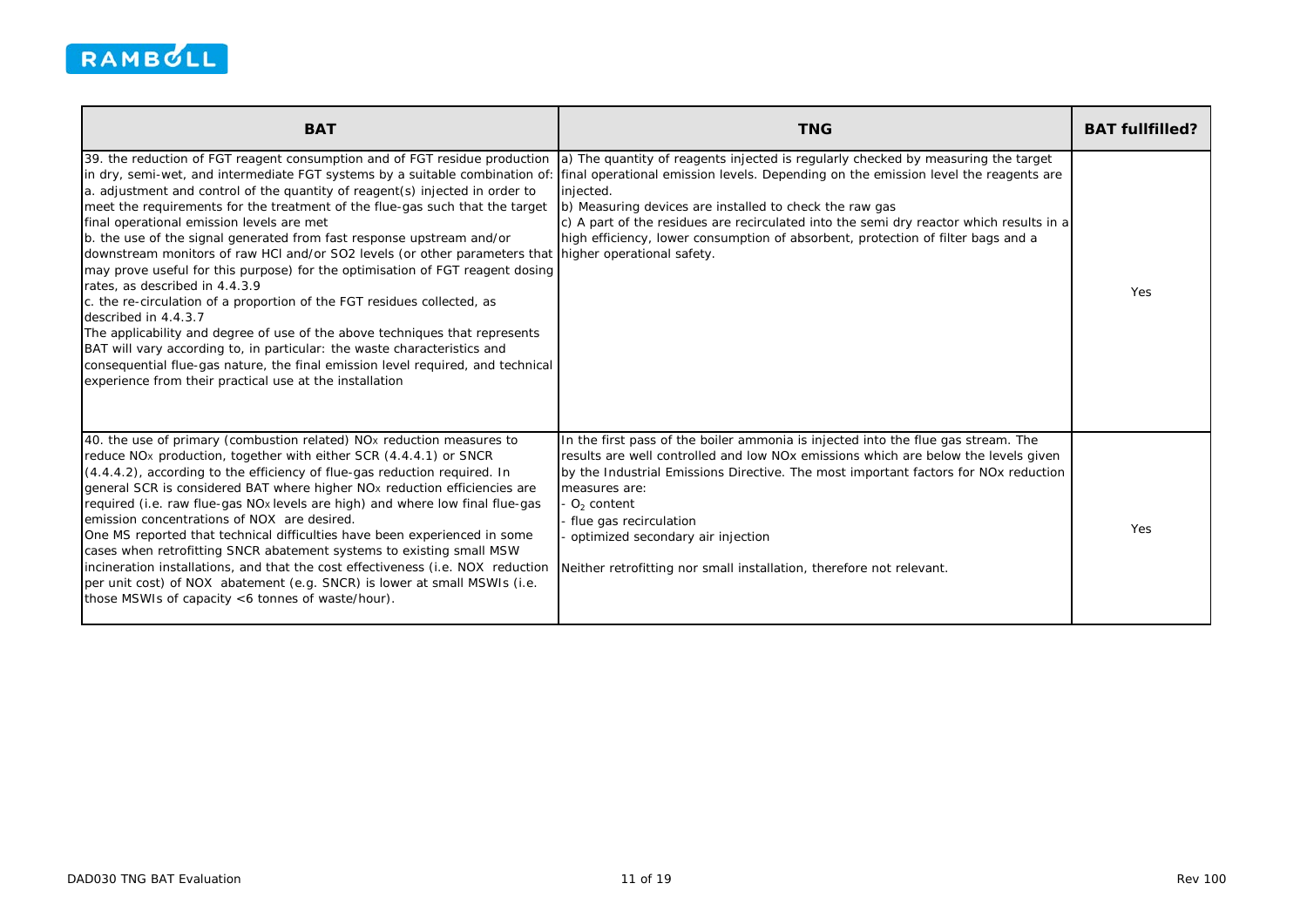

| <b>BAT</b>                                                                                                                                                                                                                                                                                                                                                                                                                                                                                                                                                                                                                                                                                                                                                                                                                                                                                                                                                                                                                                                                                                                                                                                                                                                                                                                                                                                                                                                                                                                                                | <b>TNG</b>                                                                                                                                                                                                                                                                                          | <b>BAT fullfilled?</b> |
|-----------------------------------------------------------------------------------------------------------------------------------------------------------------------------------------------------------------------------------------------------------------------------------------------------------------------------------------------------------------------------------------------------------------------------------------------------------------------------------------------------------------------------------------------------------------------------------------------------------------------------------------------------------------------------------------------------------------------------------------------------------------------------------------------------------------------------------------------------------------------------------------------------------------------------------------------------------------------------------------------------------------------------------------------------------------------------------------------------------------------------------------------------------------------------------------------------------------------------------------------------------------------------------------------------------------------------------------------------------------------------------------------------------------------------------------------------------------------------------------------------------------------------------------------------------|-----------------------------------------------------------------------------------------------------------------------------------------------------------------------------------------------------------------------------------------------------------------------------------------------------|------------------------|
| 41. for the reduction of overall PCDD/F emissions to all environmental media.<br>the use of:<br>a. techniques for improving knowledge of and control of the waste, including<br>in particular its combustion characteristics, using a suitable selection of<br>techniques described in 4.1, and<br>b. primary (combustion related) techniques (summarised in 4.4.5.1) to<br>destroy PCDD/F in the waste and possible PCDD/F precursors, and<br>c. the use of installation designs and operational controls that avoid those<br>conditions (see 4.4.5.2) that may give rise to PCDD/F reformation or<br>generation, in particular to avoid the abatement of dust in the temperature<br>range of 250 - 400 °C. Some additional reduction of de-novo synthesis is<br>reported where the dust abatement operational temperature has been further<br>lowered from 250 to below 200 °C, and<br>d. the use of a suitable combination of one or more of the following additional<br>PCDD/F abatement measures:<br>. adsorption by the injection of activated carbon or other reagents at a<br>suitable reagent dose rate, with bag filtration, as described in 4.4.5.6, or<br>ii. adsorption using fixed beds with a suitable adsorbent replenishment rate,<br>as described in 4.4.5.7, or<br>iii. multi layer SCR, adequately sized to provide for PCDD/F control, as de-<br>scribed in 4.4.5.3, or<br>iv. the use of catalytic bag filters (but only where other provision is made for<br>effective metallic and elemental Hg control), as described in 4.4.5.4 | For the reduction of PCDD/F emissions the following techniques are applied:<br>optimized secondary air injection<br>maximal gas burn out<br>minimization of fly ash deposits in the boiler<br>continuous boiler cleaning<br>no dedusting equipment where the gas temperature is above 200°C<br>SNCR | Yes                    |
| 42. where wet scrubbers are used, to carry out an assessment of PCDD/F<br>build up (memory effects) in the scrubber and adopt suitable measures to<br>deal with this build up and prevent scrubber breakthrough releases. Particular<br>consideration should be given to the possibility of memory effects during shut-<br>down and start-up periods.                                                                                                                                                                                                                                                                                                                                                                                                                                                                                                                                                                                                                                                                                                                                                                                                                                                                                                                                                                                                                                                                                                                                                                                                     | No wet scrubbers are used.                                                                                                                                                                                                                                                                          | Not relevant           |
| 43. if re-burn of FGT residues is applied, then suitable measures should be<br>taken to avoid the re-circulation and accumulation of Hg in the installation                                                                                                                                                                                                                                                                                                                                                                                                                                                                                                                                                                                                                                                                                                                                                                                                                                                                                                                                                                                                                                                                                                                                                                                                                                                                                                                                                                                               | No re-burn of FGT residues is applied.                                                                                                                                                                                                                                                              | Not relevant           |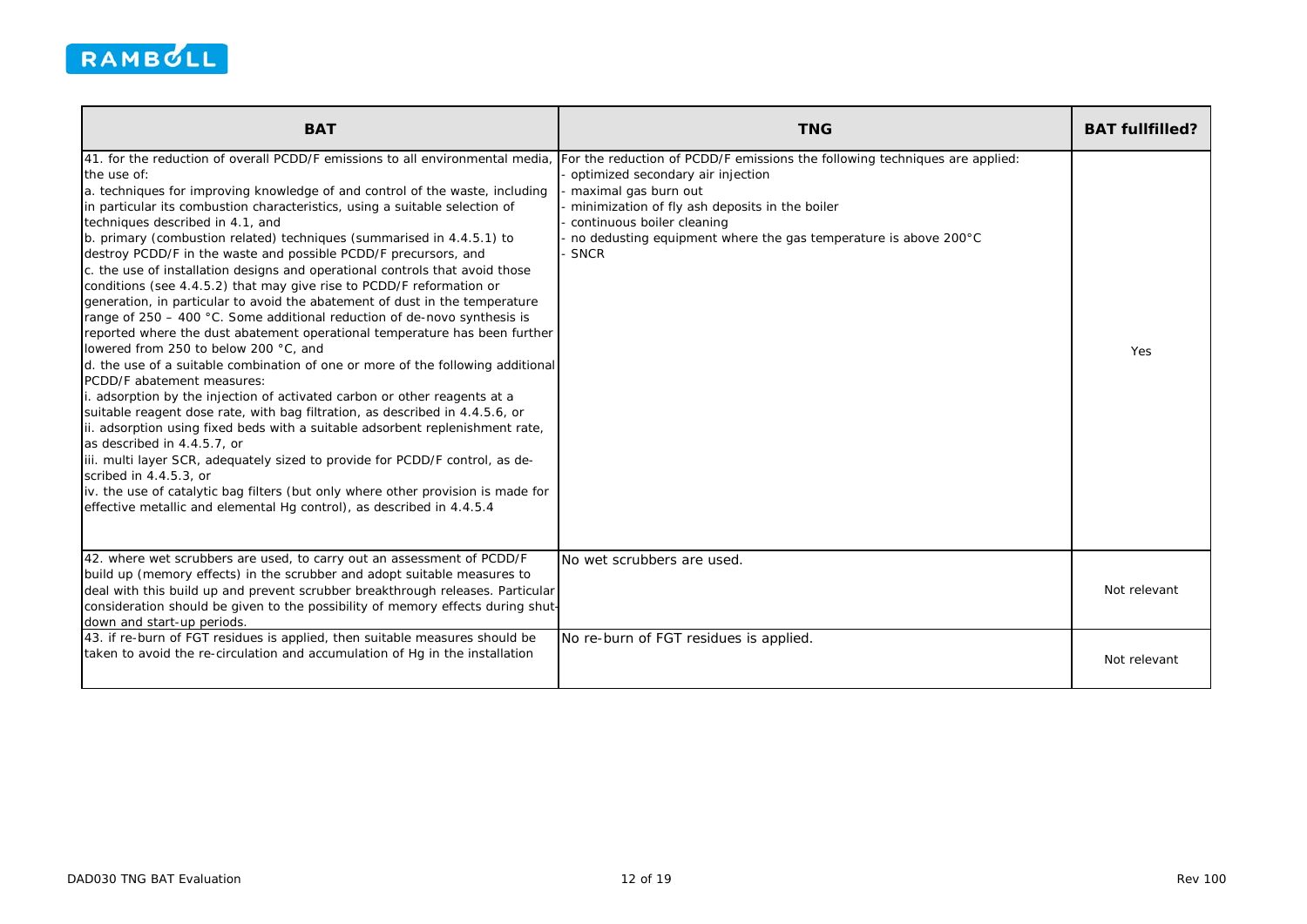

| <b>BAT</b>                                                                                                                                                                                                                                                                                                                                                                                                                                                                                                                                                                                                                                       | <b>TNG</b>                                                                                                                                                                                                                   | <b>BAT fullfilled?</b> |
|--------------------------------------------------------------------------------------------------------------------------------------------------------------------------------------------------------------------------------------------------------------------------------------------------------------------------------------------------------------------------------------------------------------------------------------------------------------------------------------------------------------------------------------------------------------------------------------------------------------------------------------------------|------------------------------------------------------------------------------------------------------------------------------------------------------------------------------------------------------------------------------|------------------------|
| 44. for the control of Hg emissions where wet scrubbers are applied as the<br>only or main effective means of total Hg emission control:<br>a. the use of a low pH first stage with the addition of specific reagents for<br>ionic Hg removal (as described in 4.4.6.1, 4.4.6.6 and 4.4.6.5), in<br>combination with the following additional measures for the abatement of<br>metallic (elemental) Hg, as required in order to reduce final air emissions to<br>within the BAT emission ranges given for total Hg<br>b. activated carbon injection, as described in 4.4.6.2, or<br>c. activated carbon or coke filters, as described in 4.4.6.7 | No wet scrubbers are used.                                                                                                                                                                                                   | Not relevant           |
| 45. for the control of Hg emissions where semi-wet and dry FGT systems are<br>applied, the use of activated carbon or other effective adsorptive reagents for<br>the adsorption of PCDD/F and Hg, as described in 4.4.6.2, with the reagent<br>dose rate controlled so that final air emissions are within the BAT emission<br>ranges given for Hg                                                                                                                                                                                                                                                                                               | For the control of Hg emissions an activated carbon injection into the semi dry<br>reactor is applied. The reagent dose rate is controlled to ensure that the final air<br>emissions are within the BAT ranges given for Hg. | Yes                    |
| 46. the general optimisation of the re-circulation and re-use of waste water<br>arising on the site within the installation, as described in 4.5.8, including for<br>example, if of sufficient quality, the use of boiler drain water as a water<br>supply for the wet scrubber in order to reduce scrubber water consumption<br>by replacing scrubber feed-water (see 4.5.6)                                                                                                                                                                                                                                                                    | To avoid additional water consumption a complete recirculation of condensate is<br>installed. The boiler drain water is used for the bottom ash quenching.                                                                   | Yes                    |
| 47. the use of separate systems for the drainage, treatment and discharge of<br>rainwater that falls on the site, including roof water, so that it does not mix<br>with potential or actual contaminated waste water streams, as described in<br>4.5.9. Some such waste water streams may require only little or no treatment<br>prior to their discharge, depending on contamination risk and local discharge<br>factors                                                                                                                                                                                                                        | A separate system is used for the drainage, treatment and discharge of rainwater<br>so that it does not mix with potential or actual contaminated waste water streams.                                                       | Yes                    |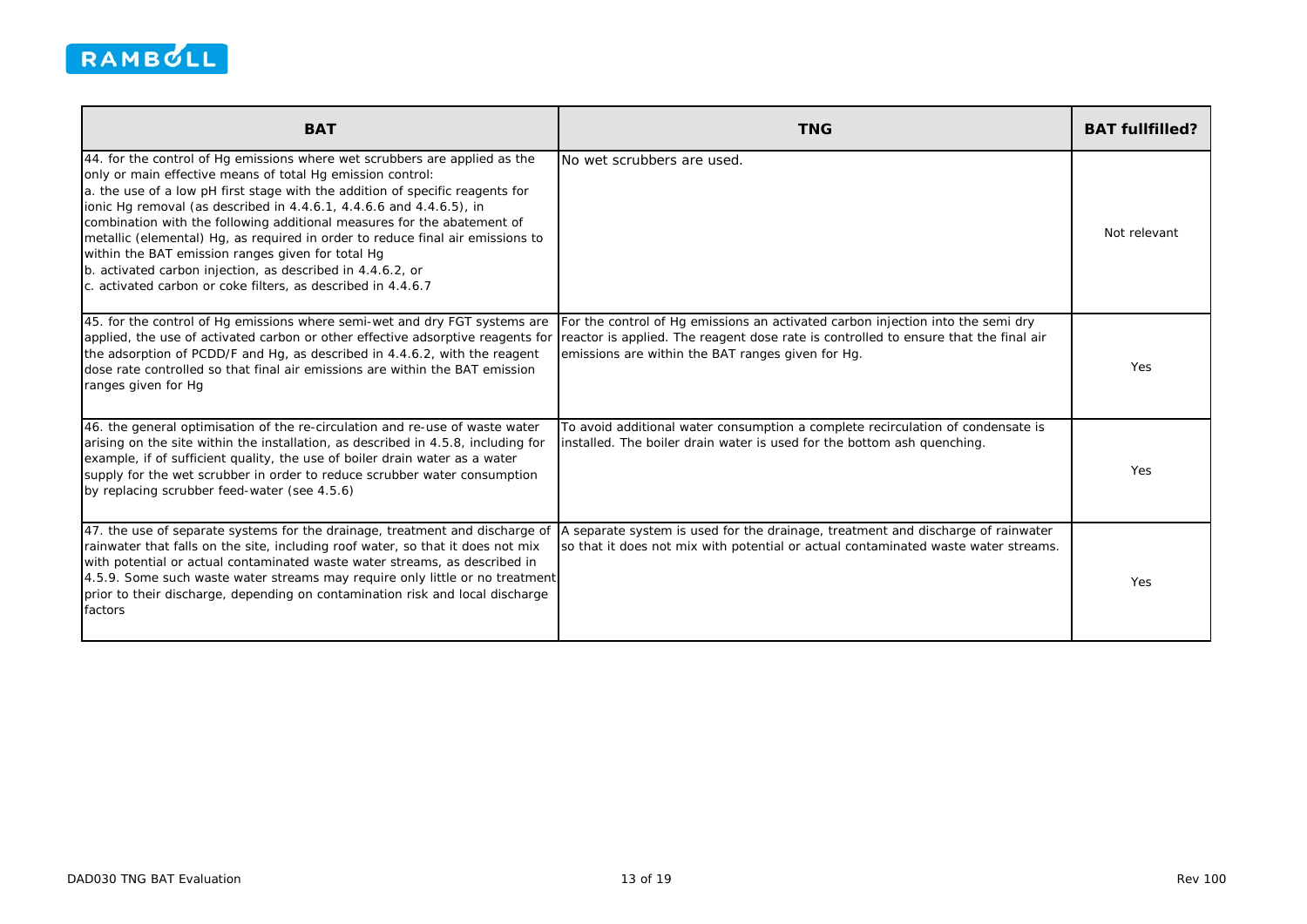

| <b>BAT</b>                                                                                                                                                                                                                                                                                                                                                                                                                                                                                                                                                                                                                                                                                                                                                                                                                                                                                                                                                                                                                                                                                                                                                                                                                                                                                                                                                                                                                                                                                                                                                                                                                                            | <b>TNG</b>                         | <b>BAT fullfilled?</b> |
|-------------------------------------------------------------------------------------------------------------------------------------------------------------------------------------------------------------------------------------------------------------------------------------------------------------------------------------------------------------------------------------------------------------------------------------------------------------------------------------------------------------------------------------------------------------------------------------------------------------------------------------------------------------------------------------------------------------------------------------------------------------------------------------------------------------------------------------------------------------------------------------------------------------------------------------------------------------------------------------------------------------------------------------------------------------------------------------------------------------------------------------------------------------------------------------------------------------------------------------------------------------------------------------------------------------------------------------------------------------------------------------------------------------------------------------------------------------------------------------------------------------------------------------------------------------------------------------------------------------------------------------------------------|------------------------------------|------------------------|
| 48. where wet flue-gas treatment is used:<br>a. the use of on-site physico/chemical treatment of the scrubber effluents<br>prior to their discharge from the site, as described in 4.5.11, and thereby to<br>achieve, at the point of discharge from the effluent treatment plant (ETP),<br>emission levels generally within the BAT associated operational emission level<br>ranges that are identified in Table 5.4 [See at the end of this document]<br>b. the separate treatment of the acid and alkaline waste water streams<br>arising from the scrubber stages, as described in 4.5.13, when there are<br>Iparticular drivers for the additional reduction of releases to water that result.<br>and/or where HCI and/or gypsum recovery is to be carried out<br>c. the re-circulation of wet scrubber effluent within the scrubber system, and<br>the use of the electrical conductivity (mS/cm) of the re-circulated water as a<br>control measure, so as to reduce scrubber water consumption by replacing<br>scrubber feed-water, as de- scribed in 4.5.4<br>d. the provision of storage/buffering capacity for scrubber effluents, to<br>provide for a more stable waste water treatment process, as described in<br>4.5.10<br>e. the use of sulphides (e.g. M-trimercaptotriazine) or other Hg binders to<br>reduce Hg (and other heavy metals) in the final effluent, as described in<br>4.5.11<br>f. when SNCR is used with wet scrubbing the ammonia levels in the effluent<br>discharge may be reduced using ammonia stripping, as described in 4.5.12,<br>and the recovered ammonia re-circulated for use as a NOX reduction reagent | No wet flue gas treatment is used. | Not relevant           |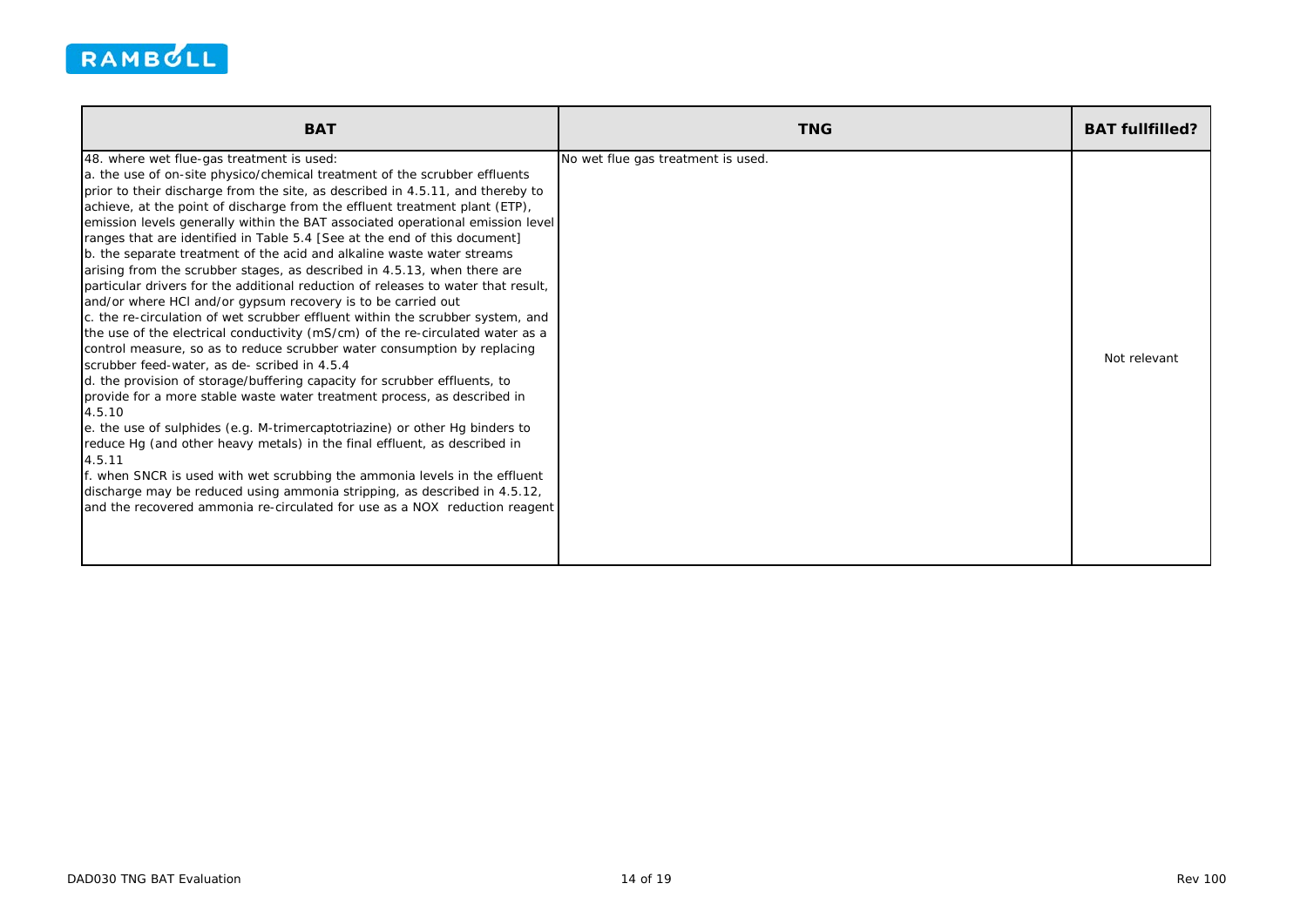

| <b>BAT</b>                                                                                                                                                                                                                                                                                                                                                                                                                                                                                                                                                                                                                                                                                                                                                                                                                                                                                                                                                                                                                                                                                                                                                                                                                                                                                                                                                                                                                | <b>TNG</b>                                                                                                                                                                                                                                                                                                                                                                                                                                                                                                                                                                                                             | <b>BAT fullfilled?</b> |
|---------------------------------------------------------------------------------------------------------------------------------------------------------------------------------------------------------------------------------------------------------------------------------------------------------------------------------------------------------------------------------------------------------------------------------------------------------------------------------------------------------------------------------------------------------------------------------------------------------------------------------------------------------------------------------------------------------------------------------------------------------------------------------------------------------------------------------------------------------------------------------------------------------------------------------------------------------------------------------------------------------------------------------------------------------------------------------------------------------------------------------------------------------------------------------------------------------------------------------------------------------------------------------------------------------------------------------------------------------------------------------------------------------------------------|------------------------------------------------------------------------------------------------------------------------------------------------------------------------------------------------------------------------------------------------------------------------------------------------------------------------------------------------------------------------------------------------------------------------------------------------------------------------------------------------------------------------------------------------------------------------------------------------------------------------|------------------------|
| 49. the use of a suitable combination of the techniques and principles<br>described in 4.6.1 for improving waste burnout to the extent that is required<br>so as to achieve a TOC value in the ash residues of below 3 wt % and<br>typically between 1 and 2 wt %, including in particular:<br>a. the use of a combination of furnace design (see combustion technology<br>selection in 4.2.1), furnace operation (see 4.2.17) and waste throughput rate<br>(see 4.2.18) that provides sufficient agitation and residence time of the waste<br>in the furnace at sufficiently high temperatures, including any ash burn-out<br>areas<br>b. the use of furnace designs that, as far as possible, physically retain the<br>waste within the combustion chamber (e.g. narrow grate bar spacings for<br>grates, rotary or static kilns for appreciably liquid wastes) to allow its<br>combustion. The return of early grate riddlings to the combustion chamber<br>for re-burn may provide a means to improve overall burn out where they<br>contribute significantly to the deterioration of burnout (see 4.2.21)<br>c. the use of techniques for mixing and pre-treatment of the waste, as<br>described in BAT 11, according to the type(s) of waste received at the<br>installation<br>d. the optimisation and control of combustion conditions, including air<br>(oxygen) supply and distribution, as described in BAT 18 | The expected value of TOC is $<$ 1%.<br>A combination of different techniques/measures is used to improve the waste<br>burnout:<br>- optimal combustion conditions with a classic combustion control system,<br>- flow optimised secondary combustion chamber,<br>visual check of the fire on the grate,<br>optimal design of the boiler geometry,<br>optimal temperature distribution on the grate,<br>optimal waste distribution over the grate<br>adjustment of particular grate speed<br>ensuring that the plant is operated within its capacity (fire control diagram)<br>good mixing of the waste before feeding | Yes                    |
| 50. the separate management of bottom ash from fly ash and other FGT<br>residues, so as to avoid contamination of the bottom ash and thereby<br>improve the potential for bottom ash recovery, as described in 4.6.2. Boiler<br>ash may exhibit similar or very different levels of contamination to that seen<br>in bottom ash (according to local operational, design and waste specific<br>factors) – it is therefore also BAT to assess the levels of contaminants in the<br>boiler ash, and to assess whether separation or mixing with bottom ash is<br>appropriate. It is BAT to assess each separate solid waste stream that arises<br>for its potential for recovery either alone or in combination.                                                                                                                                                                                                                                                                                                                                                                                                                                                                                                                                                                                                                                                                                                             | There is a separate management of bottom ash from fly ash and FGT residues. The<br>FGT residues will be stored in separate enclosed silos before being transported by<br>sealed tankers to an appropriate offsite treatment facility. This complies with the<br>hazardous waste legislation.                                                                                                                                                                                                                                                                                                                           | Yes                    |
| 51. where a pre-dedusting stage (see 4.6.3 and 4.4.2.1) is in use, an<br>assessment of the composition of the fly ash so collected should be carried<br>out to assess whether it may be recovered, either directly or after treatment,<br>rather than disposed of                                                                                                                                                                                                                                                                                                                                                                                                                                                                                                                                                                                                                                                                                                                                                                                                                                                                                                                                                                                                                                                                                                                                                         | No pre-dedusting stage is installed.                                                                                                                                                                                                                                                                                                                                                                                                                                                                                                                                                                                   | Not relevant           |
| 52. the separation of remaining ferrous and non-ferrous metals from bottom<br>ash (see 4.6.4), as far as practicably and economically viable, for their<br>recovery                                                                                                                                                                                                                                                                                                                                                                                                                                                                                                                                                                                                                                                                                                                                                                                                                                                                                                                                                                                                                                                                                                                                                                                                                                                       | A magnetic separator is placed above a conveyor to remove ferrous metals from<br>bottom ash.                                                                                                                                                                                                                                                                                                                                                                                                                                                                                                                           | Yes                    |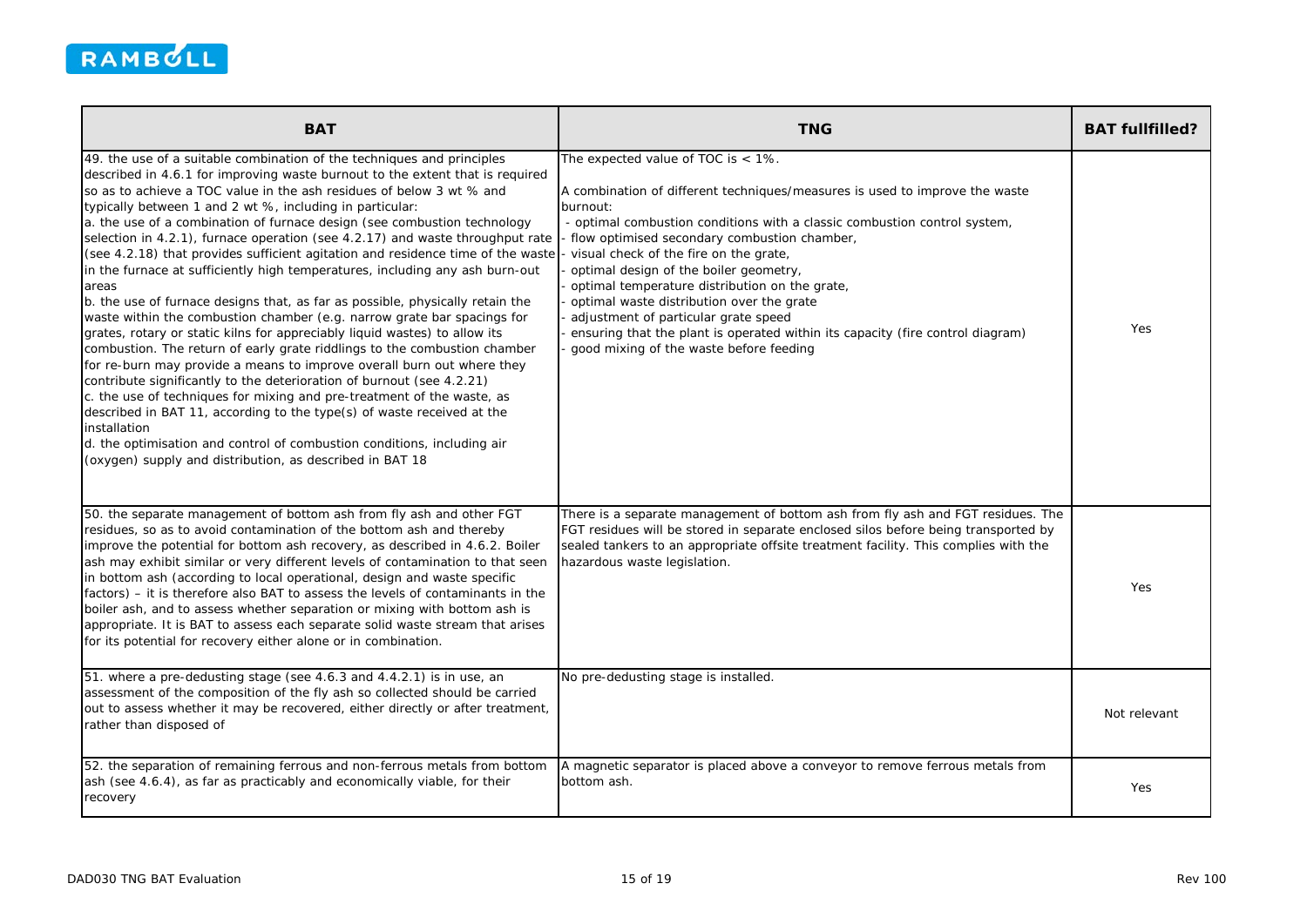

| <b>BAT</b>                                                                                                                                                                                                                                                                                                                                                                                                                                                                                                                                                                                                                                                                                                                               | <b>TNG</b>                                                                                                                                                                                                                                                                                                                                                                                                                                                                                                                                                                                                                                       | <b>BAT fullfilled?</b> |
|------------------------------------------------------------------------------------------------------------------------------------------------------------------------------------------------------------------------------------------------------------------------------------------------------------------------------------------------------------------------------------------------------------------------------------------------------------------------------------------------------------------------------------------------------------------------------------------------------------------------------------------------------------------------------------------------------------------------------------------|--------------------------------------------------------------------------------------------------------------------------------------------------------------------------------------------------------------------------------------------------------------------------------------------------------------------------------------------------------------------------------------------------------------------------------------------------------------------------------------------------------------------------------------------------------------------------------------------------------------------------------------------------|------------------------|
| 53. the treatment of bottom ash (either on or off-site), by a suitable<br>combination of:<br>a. dry bottom ash treatment with or without ageing, as described in 4.6.6<br>and 4.6.7, or<br>b. wet bottom ash treatment, with or without ageing, as described in<br>4.6.6and 4.6.8, or<br>c. thermal treatment, as described in 4.6.9 (for separate treatment) and<br>4.6.10 (for in-process thermal treatment) or<br>d. screening and crushing (see 4.6.5)<br>to the extent that is required to meet the specifications set for its use or at<br>the receiving treatment or disposal site e.g. to achieve a leaching level for<br>metals and salts that is in compliance with the local environmental conditions<br>at the place of use. | The bottom ash is treated according to b) before reuse or landfill                                                                                                                                                                                                                                                                                                                                                                                                                                                                                                                                                                               | Yes                    |
| 54. the treatment of FGT residues (on or off-site) to the extent required to<br>for them, including consideration of the use of the FGT residue treatment<br>techniques described in 4.6.11                                                                                                                                                                                                                                                                                                                                                                                                                                                                                                                                              | The FGT residues will be stored in separate enclosed silos before being transported<br>meet the acceptance requirements for the waste management option selected by sealed tankers to an appropriate offsite treatment facility. This complies with the<br>hazardous waste legislation.                                                                                                                                                                                                                                                                                                                                                          | Yes                    |
| 55. the implementation of noise reduction measures to meet local noise<br>requirements (techniques are described in 4.7 and 3.6)                                                                                                                                                                                                                                                                                                                                                                                                                                                                                                                                                                                                         | Noise reduction measures are installed at the turbine-generator, at the fans and at<br>other critical plant sections.                                                                                                                                                                                                                                                                                                                                                                                                                                                                                                                            | Yes                    |
| 56. apply environmental management. A number of environmental<br>management techniques are determined as BAT. The scope (e.g. level of<br>detail) and nature of the EMS (e.g. standardised or non-standardised) will<br>generally be related to the nature, scale and complexity of the installation,<br>and the range of environmental impacts it may have. BAT is to implement<br>and adhere to an Environmental Management System (EMS) that<br>incorporates, as appropriate to individual circumstances, the following<br>features: (see Chapter 4.8)<br>[Number of bullet points omitted]                                                                                                                                           | The plant is operated by qualified personnel and the staff will be sent to relevant<br>qualifying courses.<br>To ensure that employees are aware of the relevant parts of the environmental<br>permit, regular dialogue meetings are held with the employees.<br>The plant is ISO 14001 and OHSA 18001 certified.<br>Additional information can be found in the quality manual<br>where environmental measurements, reports and factors such as environmental<br>requirements, responsibilities and competencies of facilities and technical<br>installations are described. The operator is responsible to install the environmental<br>system. | Yes                    |
| 57. the storage of all waste, (with the exception of wastes specifically<br>prepared for storage or bulk items with low pollution potential e.g. furniture),<br>on sealed surfaces with controlled drainage inside covered and walled<br>buildings                                                                                                                                                                                                                                                                                                                                                                                                                                                                                       | The waste is stored in the waste bunker. The waste bunker has sealed surfaces.                                                                                                                                                                                                                                                                                                                                                                                                                                                                                                                                                                   | Yes                    |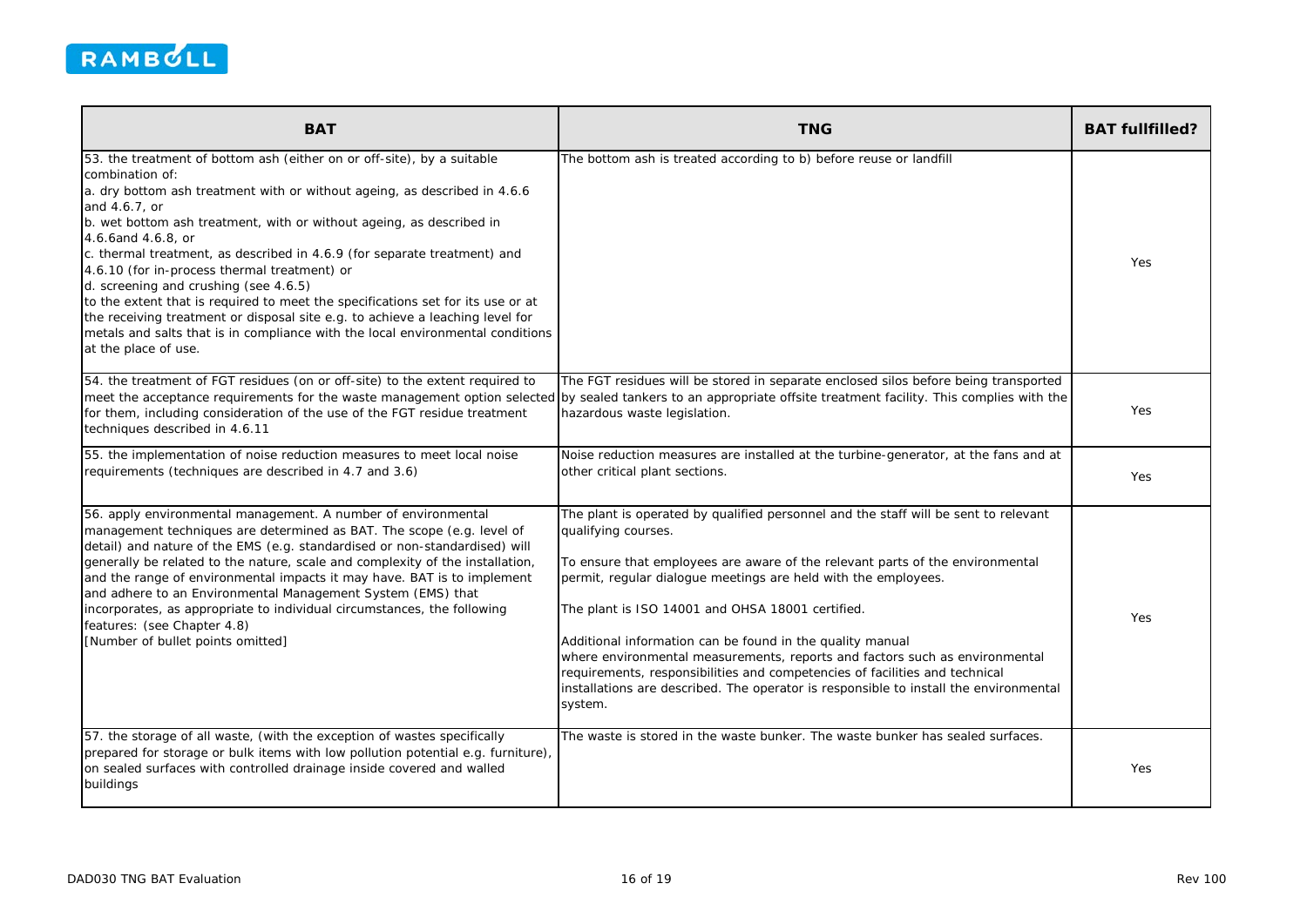

| <b>BAT</b>                                                                                                                                                                                                                                                                                                                                                                                                                                                                                                                                                                                                                                                                                                             | <b>TNG</b>                                                                                                                                                                                                            | <b>BAT fullfilled?</b> |
|------------------------------------------------------------------------------------------------------------------------------------------------------------------------------------------------------------------------------------------------------------------------------------------------------------------------------------------------------------------------------------------------------------------------------------------------------------------------------------------------------------------------------------------------------------------------------------------------------------------------------------------------------------------------------------------------------------------------|-----------------------------------------------------------------------------------------------------------------------------------------------------------------------------------------------------------------------|------------------------|
| 58. when waste is stockpiled (typically for later incineration) it should<br>generally be baled (see Section 4.1.4.3) or otherwise prepared for such<br>storage so that it may be stored in such a manner that risks of odour,<br>vermin, litter, fire and leaching are effectively controlled.                                                                                                                                                                                                                                                                                                                                                                                                                        | The risks of odour, vermin, litter, fire and leaching are effectively controlled<br>because the waste is stockpiled in a closed building. There is no influence to the<br>environment (only the open delivery boxes). | Yes                    |
| 59. to pre-treat the waste, in order to improve its homogeneity and therefore<br>combustion characteristics and burn-out, by:<br>a. mixing in the bunker (see 4.1.5.1), and<br>b. the use of shredding or crushing for bulky wastes e.g. furniture (see<br>4.1.5.2) that are to be incinerated,<br>to the extent that is beneficial according to the combustion system used. In<br>general grates and rotary kilns (where used) require lower levels of pre-<br>treatment (e.g. waste mixing with bulky waste crushing) whereas fluidized<br>bed systems require greater waste selection and pre- treatment, usually<br>including full shredding of the MSW.                                                           | The pre-treat of waste in order to improve its homogeneity is<br>a) mixing of waste in the bunker<br>b) shredding of waste.                                                                                           | Yes.                   |
| 60. the use of a grate design that incorporates sufficient cooling of the grate<br>such that it permits the variation of the primary air supply for the main<br>purpose of combustion control, rather than for the cooling of the grate itself.<br>Air-cooled grates with well distributed air cooling flow are generally suitable<br>for wastes of average NCV of up to approx 18 MJ/kg.<br>Higher NCV wastes may require water (or other liquid) cooling in order to<br>prevent the need for excessive primary air levels (i.e. levels that result in a<br>greater air supply than the optimum for combustion control) to control grate<br>temperature and length/position of fire on the grate (see section 4.2.14) | For the grate a combination of water cooled blocks and air cooled blocks is used.<br>The calorific value is below 18 GJ/t (usually 10-11 GJ/t).                                                                       | Yes                    |
| 61, the location of new installations so that the use of CHP and/or the heat<br>and/or steam utilisation can be maximised, so as to generally exceed an<br>overall total energy export level of 1.9 MWh/tonne of MSW (ref. Table 3.42),<br>based on an average NCV of 2.9 MWh/tonne (ref. Table 2.11)                                                                                                                                                                                                                                                                                                                                                                                                                  | The thermal efficiency is above 79,3 % (based on calculation of R1).<br>Currently no heat or steam export is planned (however the plant is designed for<br>heat export in case of future possibilities)               | Yes                    |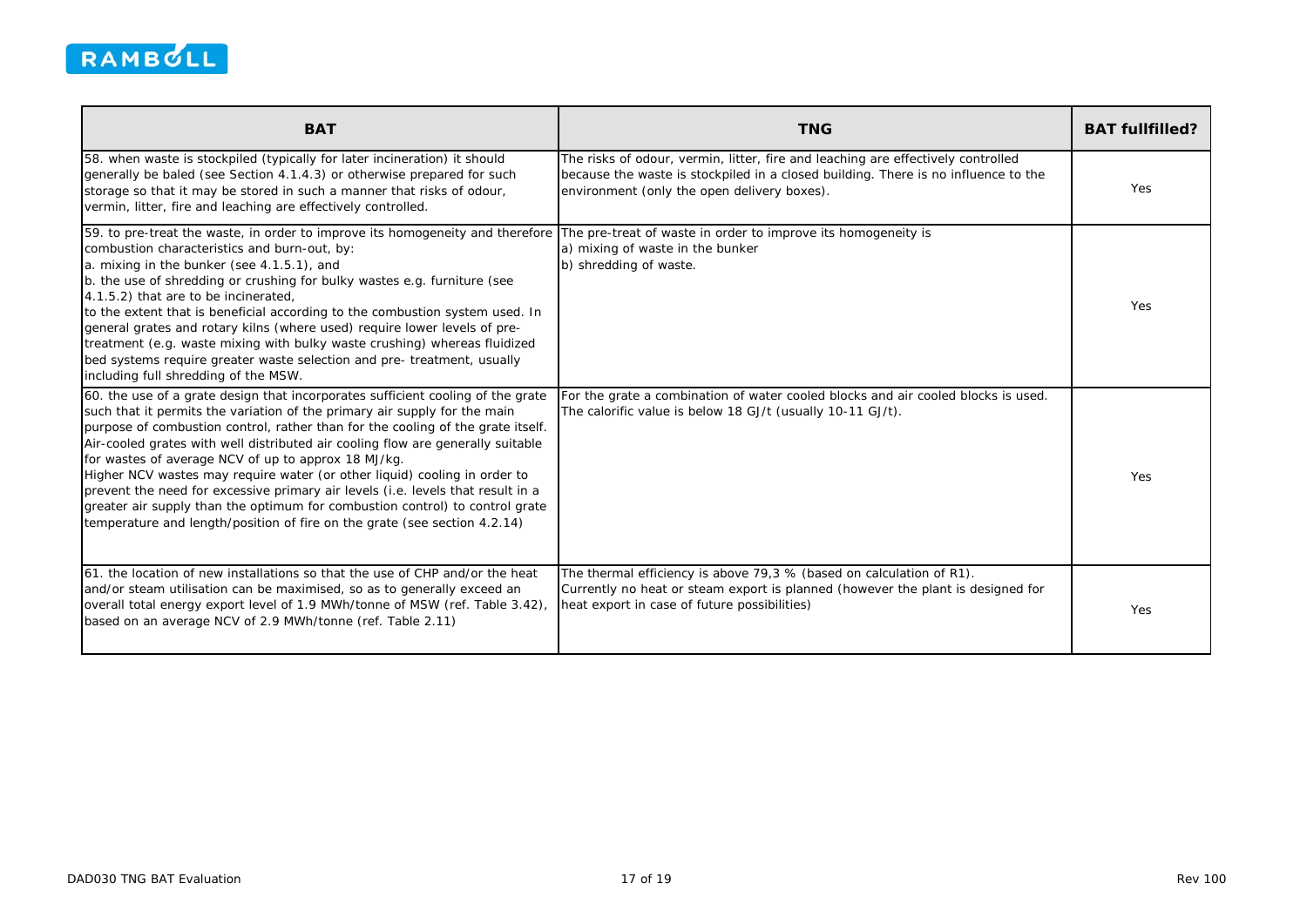

| <b>BAT</b>                                                                                                                                                                                                                                                                                                                                                                                                                                                                                                                                                                                                                                                                                         | <b>TNG</b>                                                                                                        | <b>BAT fullfilled?</b> |
|----------------------------------------------------------------------------------------------------------------------------------------------------------------------------------------------------------------------------------------------------------------------------------------------------------------------------------------------------------------------------------------------------------------------------------------------------------------------------------------------------------------------------------------------------------------------------------------------------------------------------------------------------------------------------------------------------|-------------------------------------------------------------------------------------------------------------------|------------------------|
| 62. in situations where less than 1.9 MWh/tonne of MSW (based on an<br>average NCV of 2.9 MWh /tonne) can be exported, the greater of:<br>a. the generation of an annual average of $0.4 - 0.65$ MWh electricity/tonne of<br>MSW (based on an average NCV of 2.9 MWh/tonne (ref. Table 2.11)<br>processed (ref. Table 3.40), with additional heat/steam supply as far as<br>practicable in the local circum-stances, or<br>b. the generation of at least the same amount of electricity from the waste as<br>the annual average electricity demand of the entire installation, including<br>(where used) on-site waste pre-treatment and on-site residue treatment<br>operations (ref. Table 3.48) | The annual average production is 1,02 MWh electricity/tonne of waste.                                             | Yes                    |
| 63. to reduce average installation electrical demand (excluding pre-treatment<br>or residue treatment) to be generally below 0.15 MWh/tonne of MSW<br>processed (ref. Table 3.47 and section 4.3.6) based on an average NCV of<br>2.9 MWh/tonne of MSW (ref. Table 2.11)                                                                                                                                                                                                                                                                                                                                                                                                                           | The electrical demand of the of the plant is 0,123 MWh electricity/tonne of waste.                                | <b>Yes</b>             |
| 64. the storage of wastes:<br>a. in enclosed hoppers or,<br>b. on sealed surfaces with controlled drainage inside covered and walled<br>buildings                                                                                                                                                                                                                                                                                                                                                                                                                                                                                                                                                  | The waste is stored in the waste bunker. The waste bunker has sealed surfaces and<br>is inside a closed building. | Yes                    |
| 65. when waste is stockpiled (typically for later incineration) it should<br>generally be baled (see Section 4.1.4.3) or otherwise prepared for such<br>storage so that it may be stored in such a manner that risks of odour,<br>vermin, litter, fire and leaching are effectively controlled                                                                                                                                                                                                                                                                                                                                                                                                     | see point 58.                                                                                                     |                        |
| 66. at new and existing installations, the generation of the greater of:<br>a. an annual average of generally at least 0.6 - 1.0 MWh electricity/tonne of<br>waste (based on an average NCV of 4.2 MWh/tonne), or<br>b. the annual average electricity demand of the entire installation, including<br>(where used) on-site waste pretreatment and on-site residue treatment<br>operations                                                                                                                                                                                                                                                                                                         | The annual average production is 1,02 MWh electricity/tonne of waste.                                             | <b>Yes</b>             |